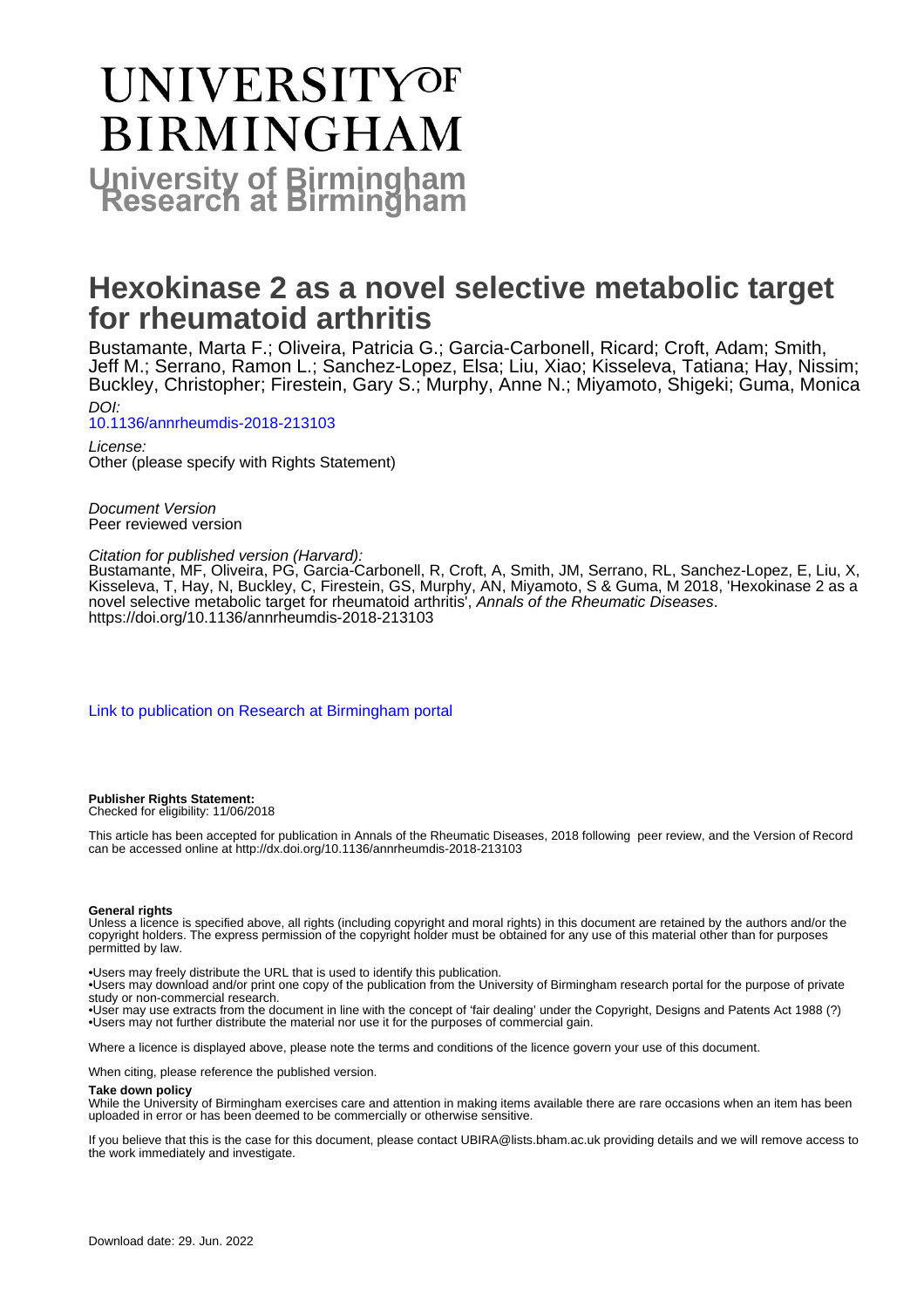## **HEXOKINASE 2 AS A NOVEL SELECTIVE METABOLIC TARGET FOR RHEUMATOID ARTHRITIS**

Marta F. Bustamante<sup>1</sup>, Patricia G. Oliveira<sup>1,\*</sup>, Ricard Garcia-Carbonell<sup>2,\*</sup>, Adam P Croft<sup>3,\*</sup>, Jeff M Smith<sup>3</sup>, Ramon L. Serrano<sup>4</sup>, Elsa Sanchez-Lopez<sup>2</sup>, Xiao Liu<sup>1</sup>, Tatiana Kisseleva<sup>1</sup>, Nissim Hay<sup>5</sup>, Christopher D Buckley<sup>3</sup>, Gary S Firestein<sup>4</sup>, Anne N Murphy<sup>2</sup>, Shigeki Miyamoto<sup>2</sup>, Monica Guma<sup>1,6,7</sup>

<sup>1</sup>Department of Medicine, <sup>2</sup>Pharmacology and <sup>5</sup>Surgery. University of California San Diego, San Diego, CA, USA; <sup>3</sup>Rheumatology Research Group, Institute of inflammation and Ageing, College of Medical and dental Sciences, University of Birmingham, Queen Elizabeth Hospital, Birmingham, UK, <sup>4</sup>VA San Diego Healthcare System/UC San Diego, La Jolla, CA, USA. <sup>5</sup>Department of Biochemistry and Molecular Genetics, UIC, Chicago, IL. USA. <sup>6</sup>Department of Medicine, Autonomous University of Barcelona, Placa Cívica, 08193 Bellaterra, Barcelona, Spain. \*These authors contributed equally to this work.

Word count: 2997

**`**

Keywords: rheumatoid arthritis, fibroblast-like synoviocyte, glucose metabolism, hexokinase

<sup>7</sup>To whom correspondence should be addressed:

Monica Guma, MD, Division of Rheumatology, Allergy and Immunology, UCSD School of Medicine, 9500 Gilman Drive, La Jolla, CA 92093-0656, Email: [mguma@ucsd.edu](mailto:mguma@ucsd.edu)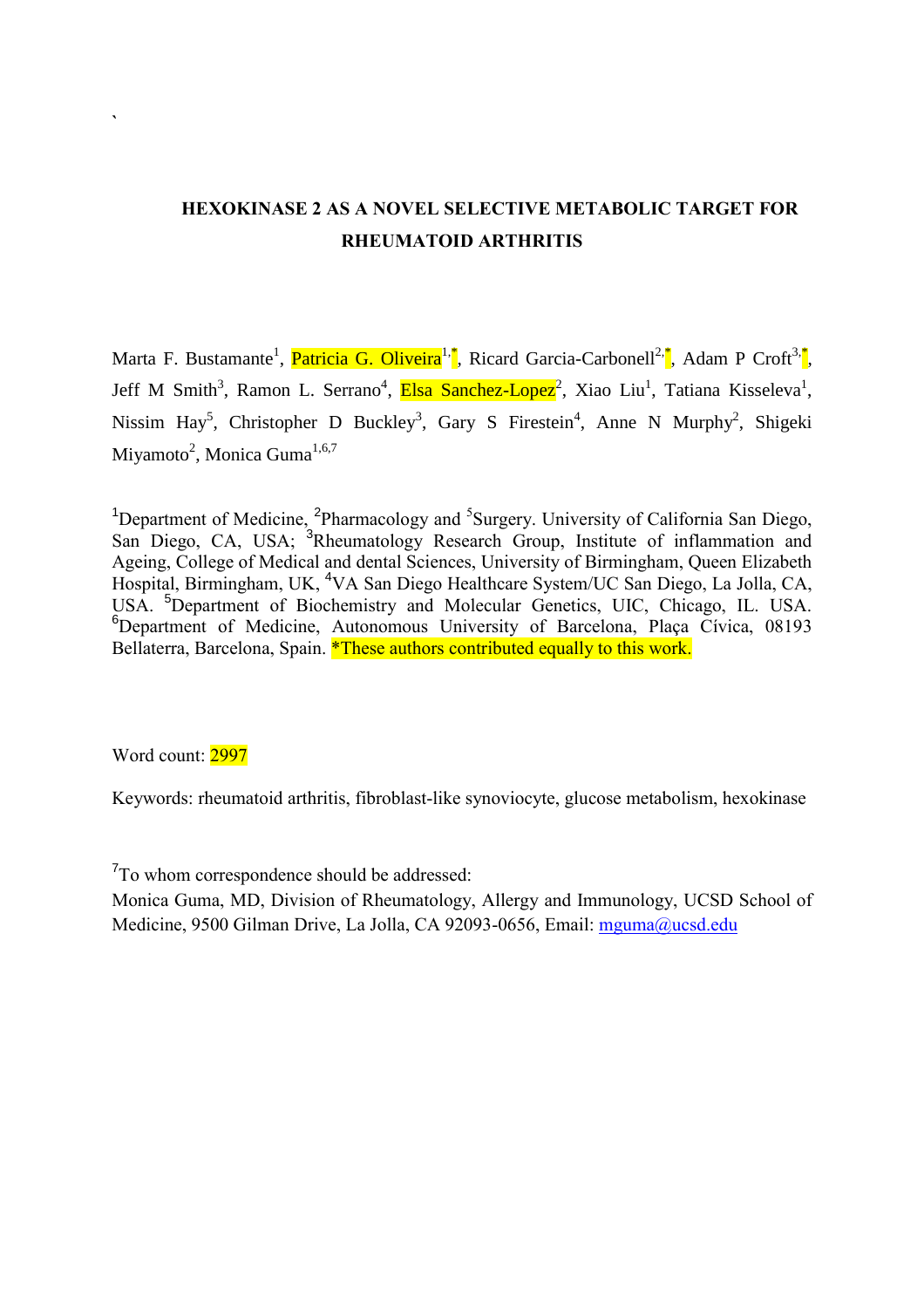#### **ABSTRACT**

**Objectives:** Recent studies indicate that glucose metabolism is altered in rheumatoid arthritis (RA) fibroblast-like synoviocytes (FLS). Hexokinases (HK) is catalyze the first step in glucose metabolism and HK2 constitutes the principal HK inducible isoform. We hypothesize that HK2 contributes to the synovial lining hypertrophy and plays a critical role in bone and cartilage damage.

**Methods:** HK1 and HK2 expression were determined in RA and osteoarthritis (OA) synovial tissue by immunohistochemistry. RA FLS were transfected with either HK1 or HK2 siRNA, or infected with either adenovirus (ad)-GFP, ad-HK1 or ad-HK2. FLS migration and invasion were assessed. To study the role of HK2 *in vivo*, 10<sup>8</sup> particles of ad-HK2 or ad-GFP were injected into the knee of WT mice. K/BxN serum-transfer arthritis was induced in  $HK2^{F/F}$ mice harboring Col1a1-Cre ( $HK2<sup>Coll</sup>$ ), to delete HK2 in non-hematopoietic cells.

**Results:** HK2 is particular of RA histopathology (9/9 RA; 1/8 OA) and co-localizes with FLS markers. Silencing HK2 in RA FLS resulted in a less invasive and migratory phenotype. Consistently, overexpression of HK2 resulted in an increased ability to migrate and invade. It also increased extracellular lactate production. Intra-articular injection of ad-HK2 in normal knees dramatically increased synovial lining thickness, FLS activation and proliferation. HK2 was highly expressed in the synovial lining after K/BxN serum transfer arthritis.  $HK2^{\text{Coll}}$ mice significantly showed decreased arthritis severity, bone and cartilage damage.

**Conclusion:** HK2 is specifically expressed in RA synovial lining and regulates FLS aggressive functions. HK2 might be an attractive selective metabolic target safer than global glycolysis for RA treatment.

## **INTRODUCTION**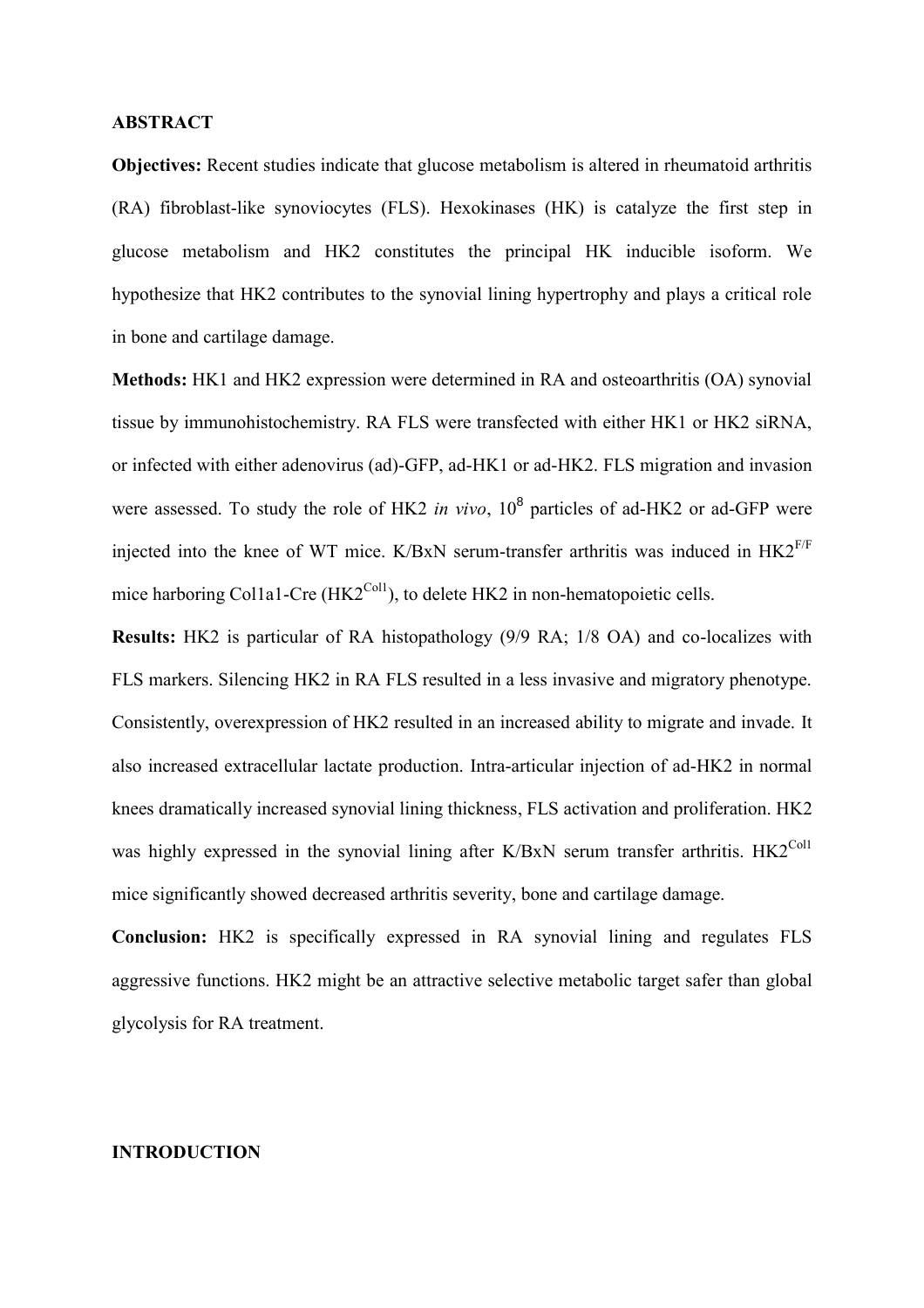Rheumatoid arthritis (RA) is a systemic autoimmune disease that leads to chronic inflammation and progressive joint destruction(1). One of the apparent histopathological changes of the joint in RA is the hypertrophic synovial lining(2, 3). Fibroblast-like synoviocytes (FLS) are stromal cells that give structure to the synovial lining and are contributing to RA pathology by invading and promoting cartilage destruction, expressing metalloproteases (MMP), and inducing chronic inflammation by secreting cytokines and chemokines(2, 4, 5). There is an unmet need to target FLS aggressive phenotype in RA in combination with current therapies.

Different approaches have highlighted underlying mechanisms that explain RA FLS behavior, including activation of signaling pathways (6, 7)), and epigenetic modifications (8, 9). RA FLS metabolism has gained attention as recent studies have pointed out to modifications in RA FLS cell metabolism(3, 10). Many key signaling pathways that are activated by the inflamed joint microenvironment converge to adapt cell metabolism in order to support FLS activation and aggressive phenotype, suggesting that the study of metabolic changes in RA FLS and key players could potentially lead to the identification of new therapeutic agents(3, 10-12).

Among other metabolic changes, our recent work and others have highlighted a critical role of glucose metabolism in activated FLS(13, 14). The high level of activity in glycolytic inflamed tissues is manifested by the use of positron emission tomography (FDG-PET), which can be observed by PET in swollen joints(15, 16). Also, synovial fluid from RA patients has higher levels of lactate and less glucose levels than osteoarthritis (OA) synovial fluid(17, 18). This dependency of activated cells on accelerated glucose metabolism could render them more vulnerable to the disruption of glucose metabolism and support that targeting glucose metabolism might be a reasonable complementary approach for RA patients (11).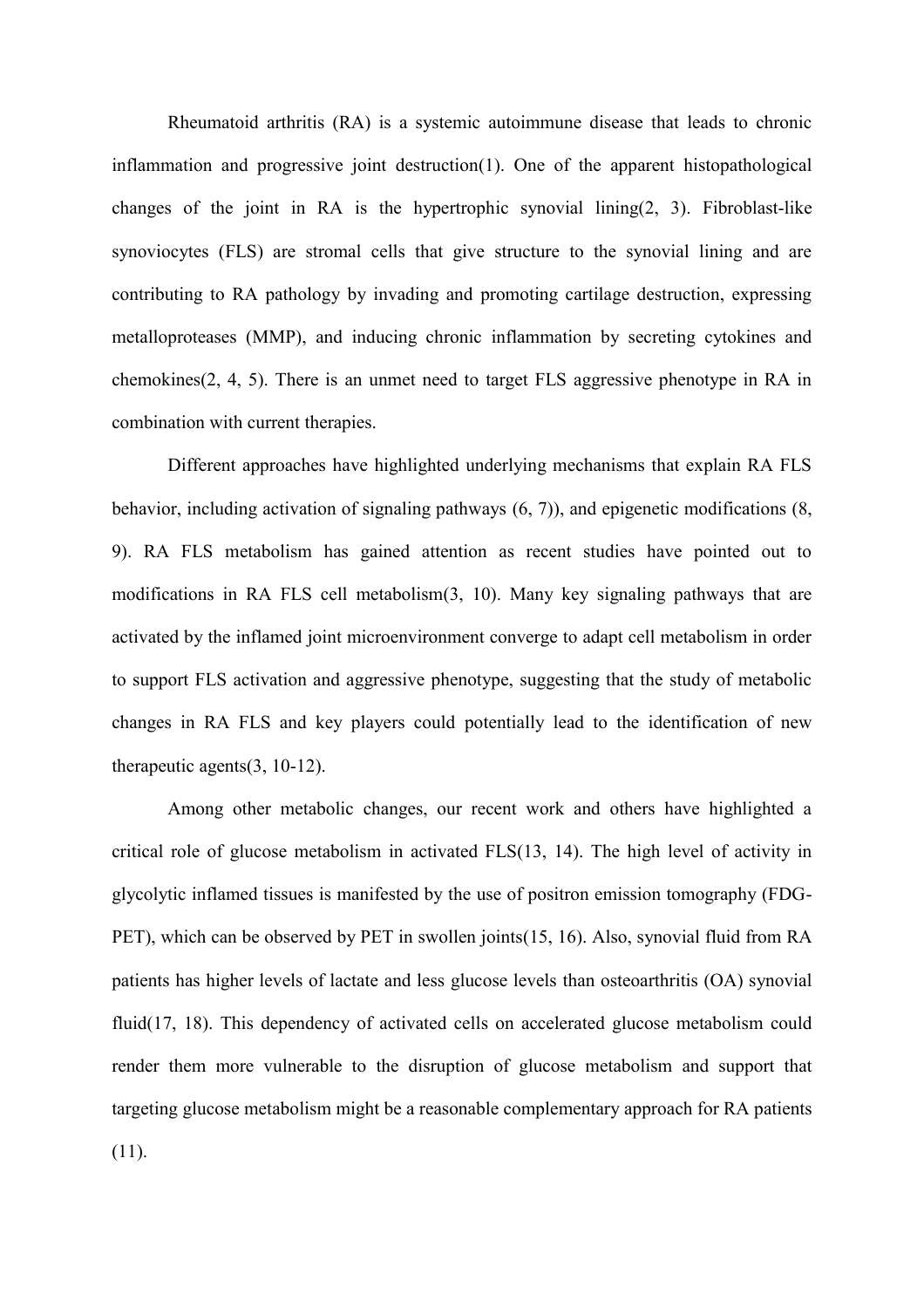Hexokinases (HKs) catalyze the first committed step in glucose metabolism(19, 20). By catalyzing the phosphorylation of glucose to G6P, hexokinases promote and sustain a concentration gradient that facilitates glucose entry into cells and the initiation of all major pathways of glucose utilization. HK1 is constitutively expressed in most mammalian adult tissues. HK2, which also has high affinity for glucose and harbors two catalytic domains, constitutes the principal inducible isoform (21). The identification of isoform-specific contributors to elevated cell glucose metabolism without compromising systemic homeostasis or normal metabolic functions could make targeting cell metabolic changes an approach feasible.

Here, we test the hypothesis that HK2 is a specific isoform contributing to elevated cell glucose metabolism in RA FLS and is a key regulator of aggressive FLS phenotype. We show that HK2 expression is elevated in the RA synovial tissue and overexpression of HK2 in the murine synovial lining promotes hypertrophy of healthy synovium as well as RA FLS activation. HK2 deletion in FLS decreases its aggressive phenotype, and HK2 deletion in Col1a1-expressing cells ameliorates disease severity of arthritis. Taken together, our data suggest that HK2 is involved in FLS activation and synovial hypertrophy and could play a role in RA.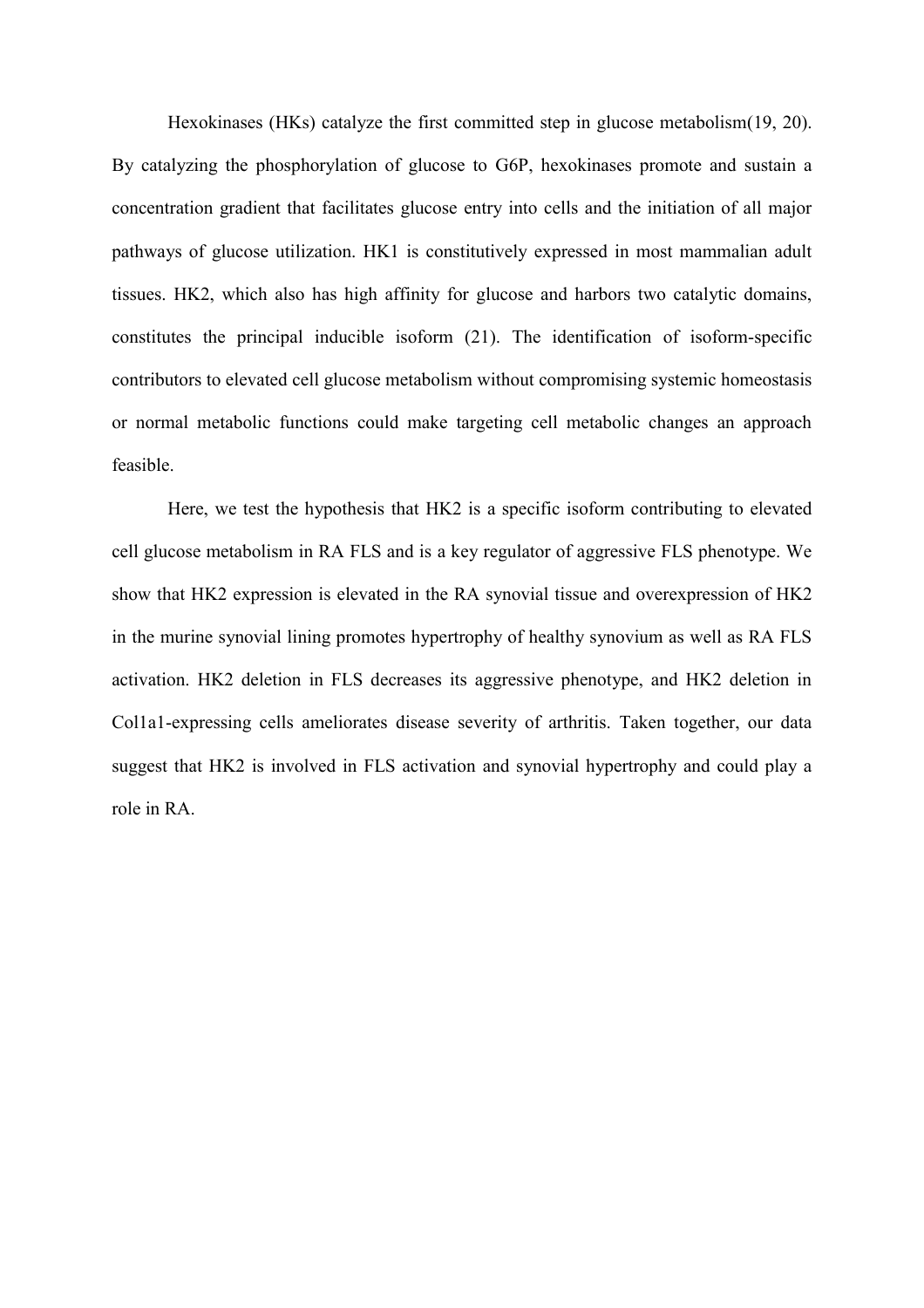### **Methods**

**Human synovium and FLS:** Human synovium or FLS were extracted from patients with RA or OA undergoing total joint replacement. All RA patients met the American College of Rheumatology 1987 revised criteria for seropositive RA as previously described (22, 23). FLS were used between p4 and p9 passages.

**More detailed methods are provided as supplementary methods**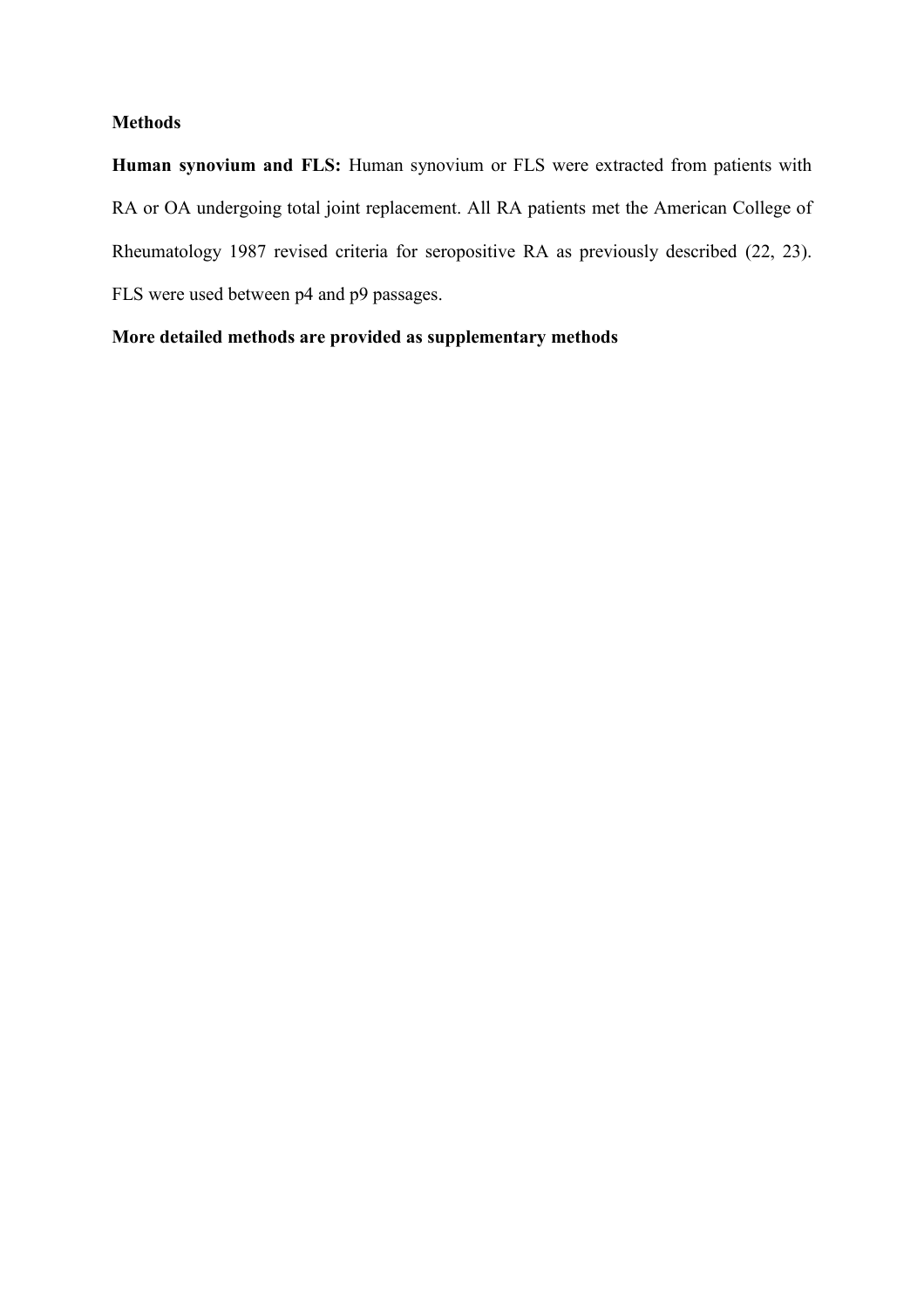#### **RESULTS**

#### **HK2 expression is mainly induced in the inflamed synovial lining of RA patients**

We first studied the expression of both HK isoforms in synovium to determine whether or not HK2 is an inducible isoform in synovial tissue. Immunohistochemistry (IHC) analysis of HK2 expression in RA synovium revealed that HK2 was detected in RA synovial tissue, very predominant in the lining but also in sublining (Fig. 1A). Of interest, while HK2 expression was abundant in all RA synovial samples tested (9 different RA donors), both lining and sublining were negative for HK2 expression in most OA synovial samples (7 out of 8 different OA donors) (Fig. 1A). HK1 expression, as expected, was uniformly present in both OA and RA synovial tissue (Supplementary Fig. 1A). Of note, when cultured *in vitro,* both RA and OA FLS cell lines expressed HK2 at basal level, although HK2 expression level was higher in RA than in OA FLS (Supplementary Fig. 1B).

We then performed a double-color IHC to determine whether or not FLS expressed HK2 in the RA synovium. We identified FLS as cells positive for vimentin, vascular cell adhesion protein 1 (VCAM1) or podoplanin (PDPN)(2, 24). As shown in Fig. 1B, HK2 positive staining co-localized with all the different FLS markers in the lining. Of interest, other cells in the sublining of some RA samples, which were negative for FLS markers, did expressed HK2, suggesting that other synovial cell types could also upregulate HK2 expression in RA synovial tissue.

#### **Effect of HK2 modulation in aggressive functions of human FLS**

In order to investigate the role of HK2 in RA FLS functions, we conducted *in vitro* studies. We first studied whether inflammatory mediators implicated in FLS inflammatory response upregulated HK2 expression. As shown in Fig. 1C and D, stimulation of RA FLS with PDGF, LPS, TNF or hypoxia increased the expression of HK2 protein. TNF and hypoxia stimulation also increased HK2 protein levels in OA FLS (Supplementary Fig. 1C).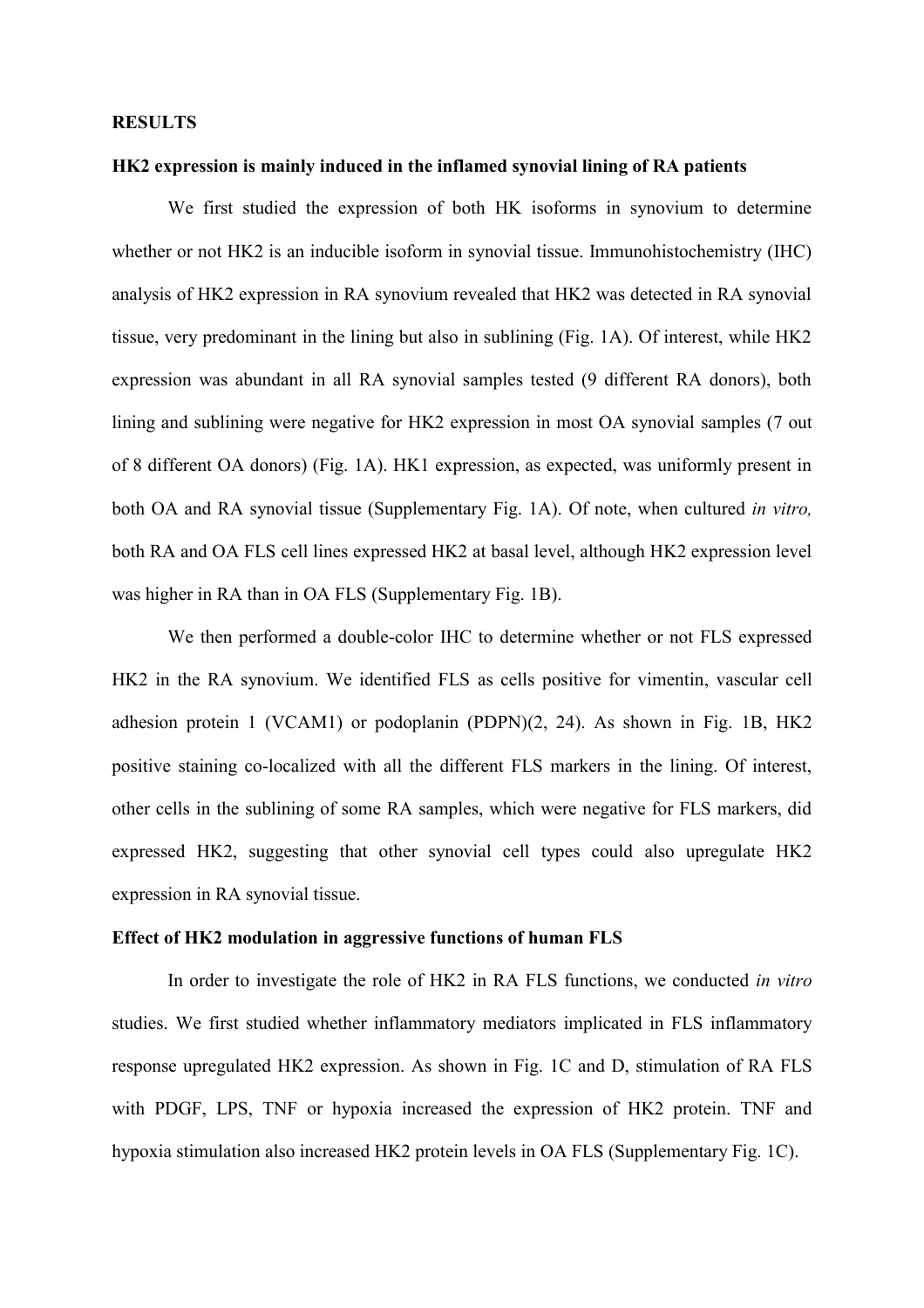We then silenced HK1 and HK2 expression in those cell lines. Supplementary Fig. 2A and B, shows HK1 and HK2 expression by qPCR and immunoblotting (IB) after HK silencing in RA FLS. As glycolysis inhibition was shown to induce cell death in FLS (25), we confirmed that HK1 or HK2 silencing did not change cell viability or shape (supplementary Fig. 2C). As shown in Fig. 2A, RA FLS after HK silencing were less invasive (HK1:  $p<0.001$ ; HK2:  $p<0.05$ ) and migration measured by the length of the scar was also diminished (HK1: p<0.0001; HK2 p<0.001). Yet, HK silencing did not modify IL6, IL8 or MMP expression (supplementary Fig. 2D).

We also tested the effect of HK2 overexpression in RA FLS by infecting with adenovirus carrying human HK1 or HK2 (Ad-huHK1 or Ad-huHK2). Supplementary Fig. 3A and B shows HK1 and HK2 expression by qPCR and IB after Ad-HK infection in RA FLS. After HK2 overexpression, RA FLS were more invasive than after HK1 overexpression (HK2: p=0.01, Fig. 2B). HK2 overexpression also decreased the length of the scar in the migration assay in FLS although did not reach significance (Fig. 2B), and increased RNA levels of the pro-inflammatory cytokine IL-6, IL-8 and metalloproteinases (MMP) (Fig. 2C). Yet, it did not induce any change in proliferation (Supplementary Fig. 3C) Interestingly, both HK1 and HK2 overexpression increased RA FLS extracellular lactate production but only HK2 overexpression also increased GLUT1 mRNA levels (Fig. 2D). Yet, inhibition of the extracellular lactate transporters after HK2 overexpression by 7AAC, which specifically inhibits monocarboxylate transporter 1 and 4 (MTC1/4), did not abolish HK2 invasive phenotype in RA FLS (Fig. 2E).

HKs can bind to mitochondria through their N-terminal hydrophobic regions. Confocal studies were conducted to determine HKs intracellular distribution in FLS. Of interest, these studies showed that the distribution of HKs in non-infected FLS was different between HK1 and HK2. While HK1 was co-localized with or adjacent to mitochondria, HK2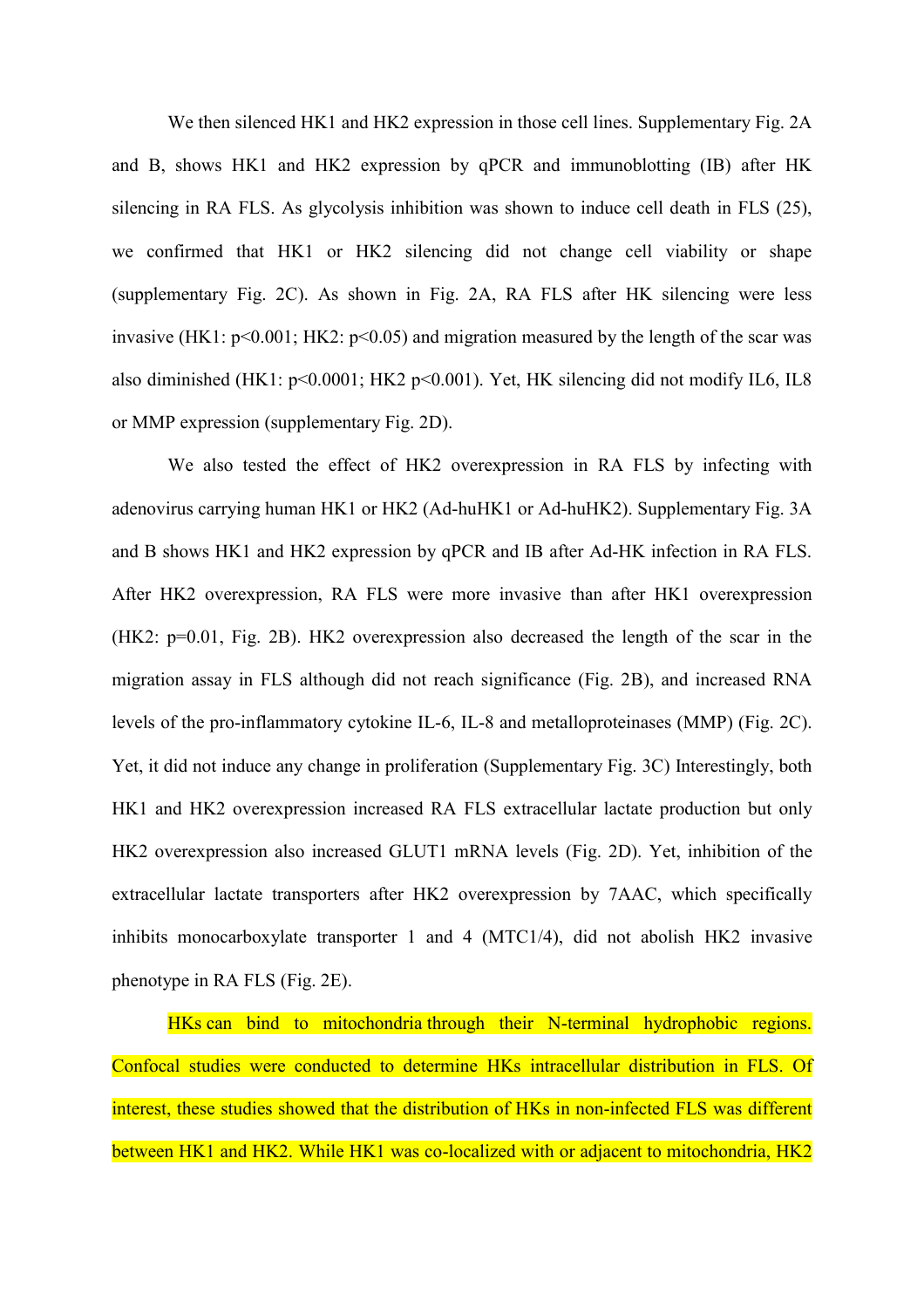was only partially mitochondria-bounded and it also displayed diffuse cytoplasmic distribution (Fig. 3A and supplementary Fig. 4A). Notably, after HK1 overexpression, the intensity of HK1 co-localization with mitochondria and mitochondria distribution differed considerably from HK2 distribution and co-localization after HK2 overexpression, which may explain the discrepancies observed after HK1 and HK2 overexpression. (Figure 3A and supplementary Fig. 4A)

We finally addressed whether HK2 overexpression could induce an inflammatory phenotype in OA FLS. As shown in Figure 3B, overexpression of HK2 induced an increase of RNA levels of the pro-inflammatory cytokine IL-6, IL-8 and metalloproteinases (MMP) in OA cell lines. Of interest, the overexpression of HK2 also induced an invasive phenotype in some OA FLS compared to ad-GFP (Fig.3C; mean± SEM: ad-GFP+PDGF: 1.34±0.12; ad-HK2+PDGF: 18.86±0.61; p<0.001), but not in all OA cell lines tested (Supplementary Fig. 5), suggesting that HK2 expression contributes but is not sufficient to completely recapitulate the aggressive phenotype of RA FLS.

#### **HK2 overexpression leads to a synovial lining hypertrophy in murine healthy joints**

In order to assess the effect of HK2 overexpression in synovial tissue *in vivo*, we intra-articularly injected adenovirus carrying murine HK2 (Ad-mHK2) into murine knees, and adenovirus carrying GFP (Ad-GFP) as a control in the contralateral knee of wild-type (WT) healthy mice. Overexpression of HK2 in the synovial lining was effective since HK2 expression was increased in Ad-mHK2 injected joints compare to Ad-GFP injected joints (Fig. 4A). Interestingly, we observed that intra-articular injection of ad-mHK2 in normal knees dramatically increased synovial lining thickness (mean± SEM: ad-GFP: 0.54±0.21; ad-HK2:  $2.91 \pm 0.28$ ;  $p \le 0.00001$ ) (Fig. 4B). We also observed synovial lining from ad-HK2 injected knee migrating towards the cartilage compared to ad-GFP-injected knees (mean±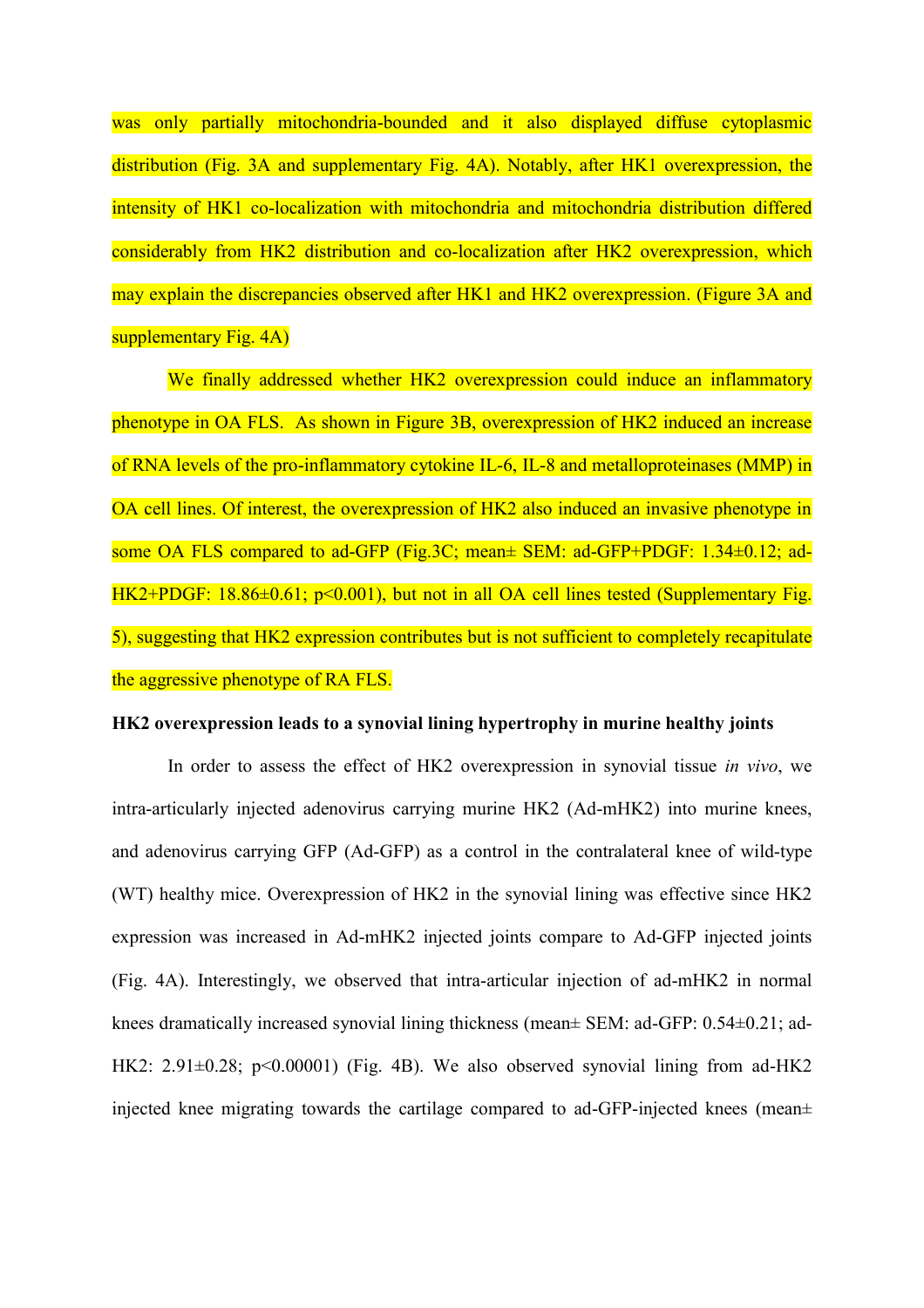SEM: ad-GFP: 0.75±0.22; ad-HK2: 2.03±0.29; p=0.0015) (Fig. 4B). Double color IHC with vimentin confirmed HK2 expression in FLS after ad-mHK2 injection (Fig. 4C).

We then tested if HK2 overexpression modified FLS activation and proliferation by staining for anti-alpha smooth muscle actin (a-sma), a myofibroblastic marker, MMP3 and Ki67, a marker of proliferative cells. Fig. 4D shows that anti a-sma staining was increased in ad-mHK2 injected knees when compared with ad-GFP injected knees. MMP3 staining was also widely present in the hypertrophic lining in ad-mHK2 synovium (Fig. 4D). Of interest, intra-articular injection of ad-mHK2 also increased the number of positive Ki67 cells in the synovium (Fig. 4E) mean± SEM: ad-GFP: 16.5±8.7; ad-HK2: 87.14±56.64, p=0.05. Double color IHC with vimentin showed some Ki67 positive cells in vimentin positive cells, suggesting that HK2 overexpression in FLS induced FLS proliferation *in vivo* (Fig. 4F).

We also determined whether the overexpression of Ad-mHK2 in the lining induced the recruitment of infiltrating cells. Although the response was more heterogeneous than the synovial hypertrophy induction by HK2 overexpression, we observed a mild sublining infiltration in 6 out of 13 knees after ad-mHK2 injection, compared to none after ad-GFP injection (Mean± SEM: ad-GFP: 0.08±0.08; ad-HK2: 0.92±0.29; p=0.02). (Fig. 4G). When observed at higher magnification, most of the infiltrating cells were mononuclear cells (Fig. 4G). We then stained for F4/80, a marker of monocyte-macrophage lineage, and for iNOS, which stains activated myeloid cells. We observed that both sublining infiltrating cells were positive for F4/80 and iNOS. Double-color IHC with vimentin and iNOS confirmed that most of vimentin-positive cells were negative for iNOS, suggesting that the infiltrating cells were indeed activated myelomonocitic cells (Fig. 4H).

**HK2 expression in murine joints is also increased in synovial FLS after arthritis induction.**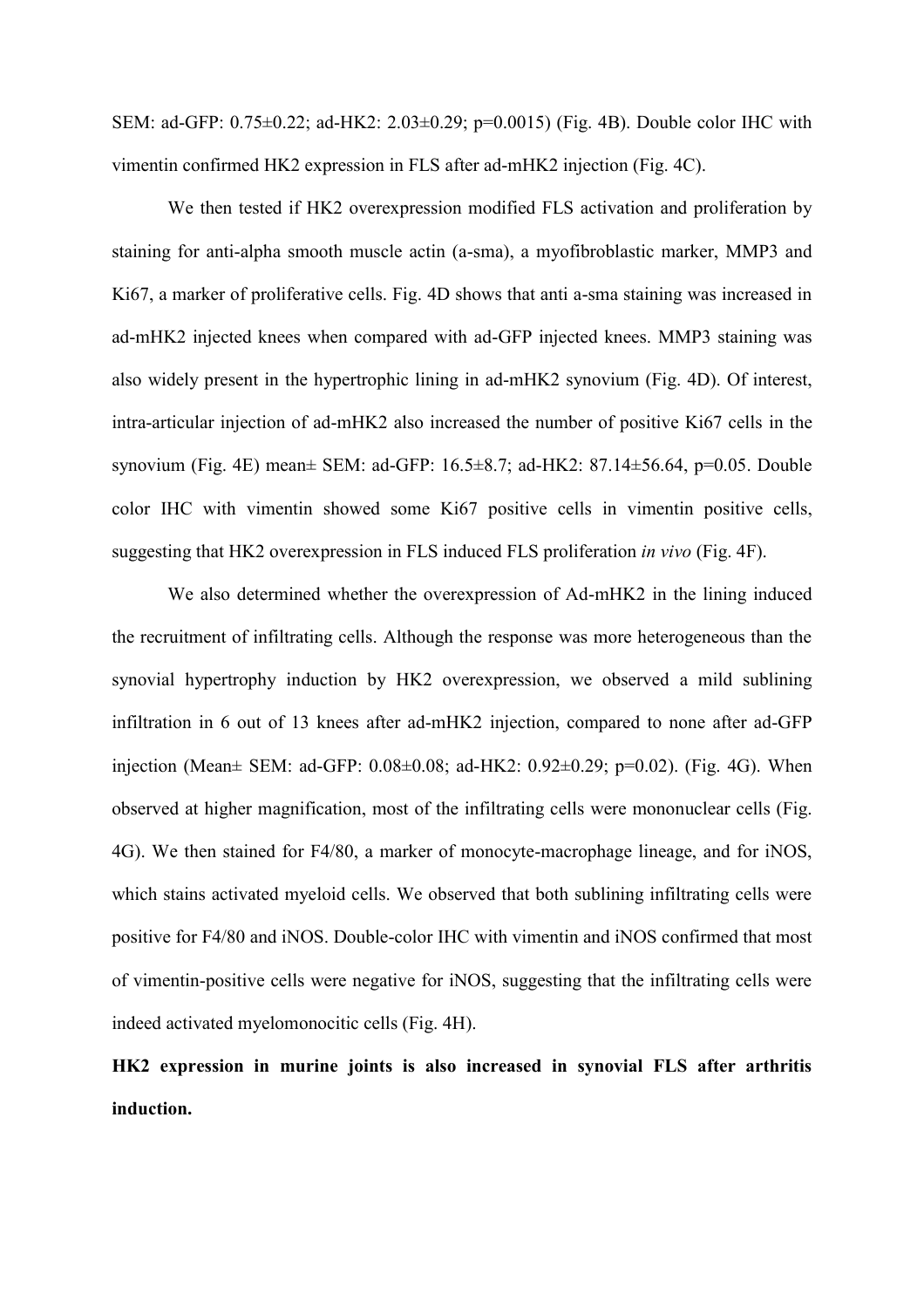The effect of HK2 on FLS migration and invasion, led us to evaluate the role of HK2 in the K/BxN arthritis model. The K/BxN passive serum transfer model is FLS dependent and requires only innate immunity(26, 27). PDPN, glycoprotein highly expressed in activated RA FLS, is also expressed in the arthritic murine lining (Fig. 5A). As we recently published(14), several genes related to glucose metabolism were upregulated early in the course of the arthritis, at day 5 after K/BxN serum transfer, in enriched arthritic CD45<sup>neg</sup>PDPN<sup>pos</sup> cells. We confirmed that HK2 expression had higher expression in enriched arthritic CD45<sup>neg</sup>PDPN<sup>pos</sup> cells (1.04  $\pm$  0.4 in normal joints vs 1.8  $\pm$  0.3 in arthritic joints: p=0.03; 1.8  $\pm$  0.3 in arthritic CD45<sup>neg</sup>PDPN<sup>pos</sup> cells vs  $0.25 \pm 0.09$  in arthritic CD45<sup>neg</sup>PDPN<sup>neg</sup> cells: p<0.01) (Fig. 5B). HK2 was highly and uniformly expressed in the invasive lining in arthritic joints (Fig. 5C). Several glucose metabolism related genes together with other markers of activated FLS, were also increased at the peak of the arthritis in CD45<sup>neg</sup>PDPN<sup>pos</sup> cells compared to  $CD45<sup>neg</sup> PDPN<sup>neg</sup>$  (Fig. 5D and E). Specifically, GLUT1, ENO1 but also pyruvate kinase muscle isoenzyme 2 (PKM2), Pyruvate Dehydrogenase Kinase (PDK) 1 and 3 were upregulated in this population.

## **Conditional knockout of HK2 in Col1a1-expressing cells has an ameliorated arthritic disease**

As there is no available Cre-recombinase expressing strain that deletes specifically in FLS, we generated HK2F/F Col1a1-Cre (HK2<sup>Col1</sup>) mice to delete HK2 in collagen type I expressing cells including FLS. As shown in Fig.  $6A$ , HK2 was deleted in HK2<sup>Col1</sup> joint FLS. We then conducted the arthritic model of K/BxN serum-transfer arthritis. Deletion of HK2 in Col1a1 expressing cells significantly decreased arthritis severity (clinical score at day 12 was 9 $\pm$ 2.5 in WT mice vs. 6.1 $\pm$ 3.2 in HK2<sup>F/F</sup>Col1a1-Cre; p=0.02) (Fig. 6B). Histopathological studies at day 12 showed that bone erosion  $(p=0.04)$  and cartilage damage  $(p=0.05)$ , but not less cellular infiltration was reduced in  $H K2^{Coll}$  mice compared to littermate control (Fig. 6C,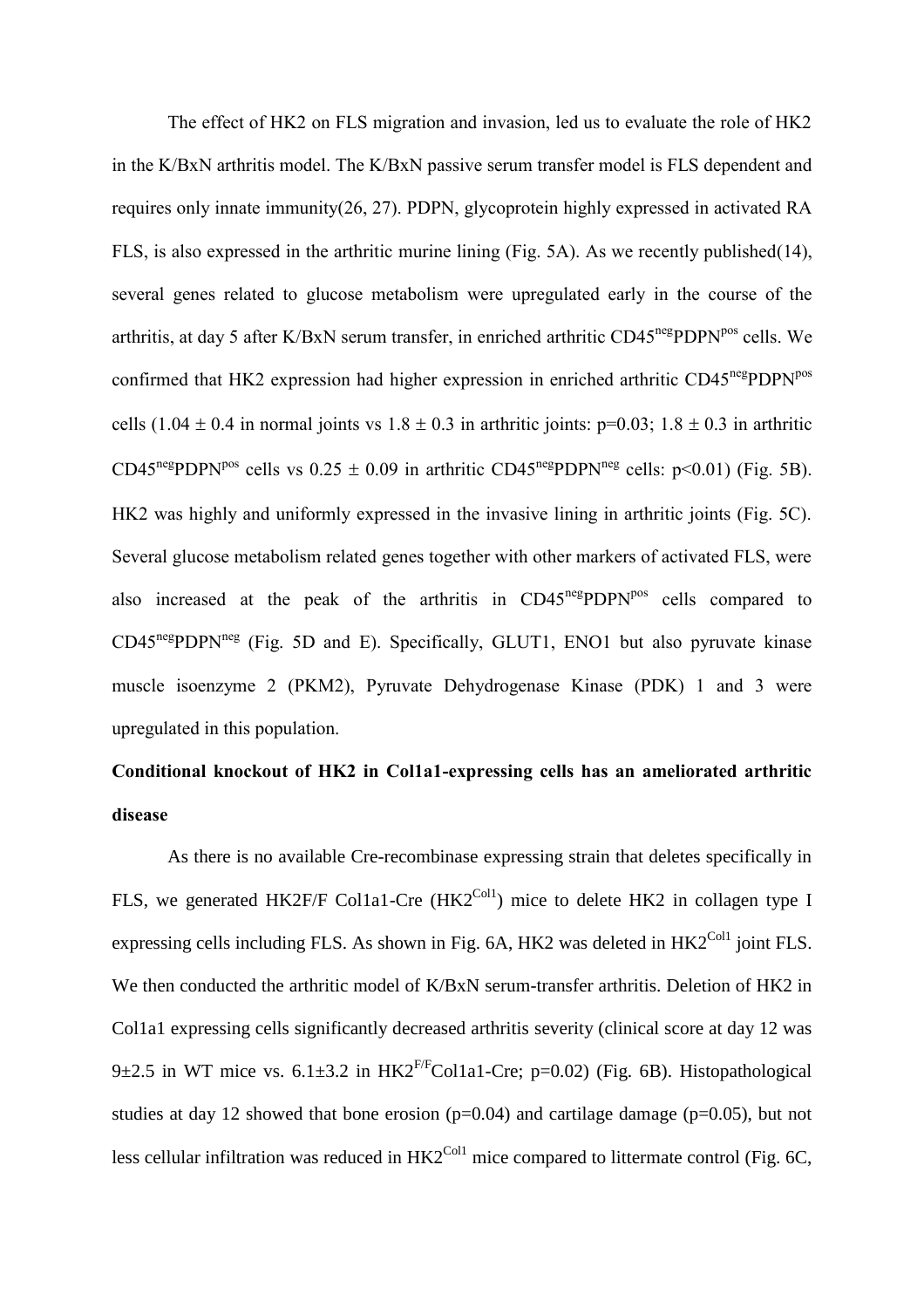D). Of note, MMP3 and Ki67 expression that were upregulated in K/BxN arthritis synovium were decreased in  $HK2^{Coll}$  mice compared to littermate control (Fig. 6 E).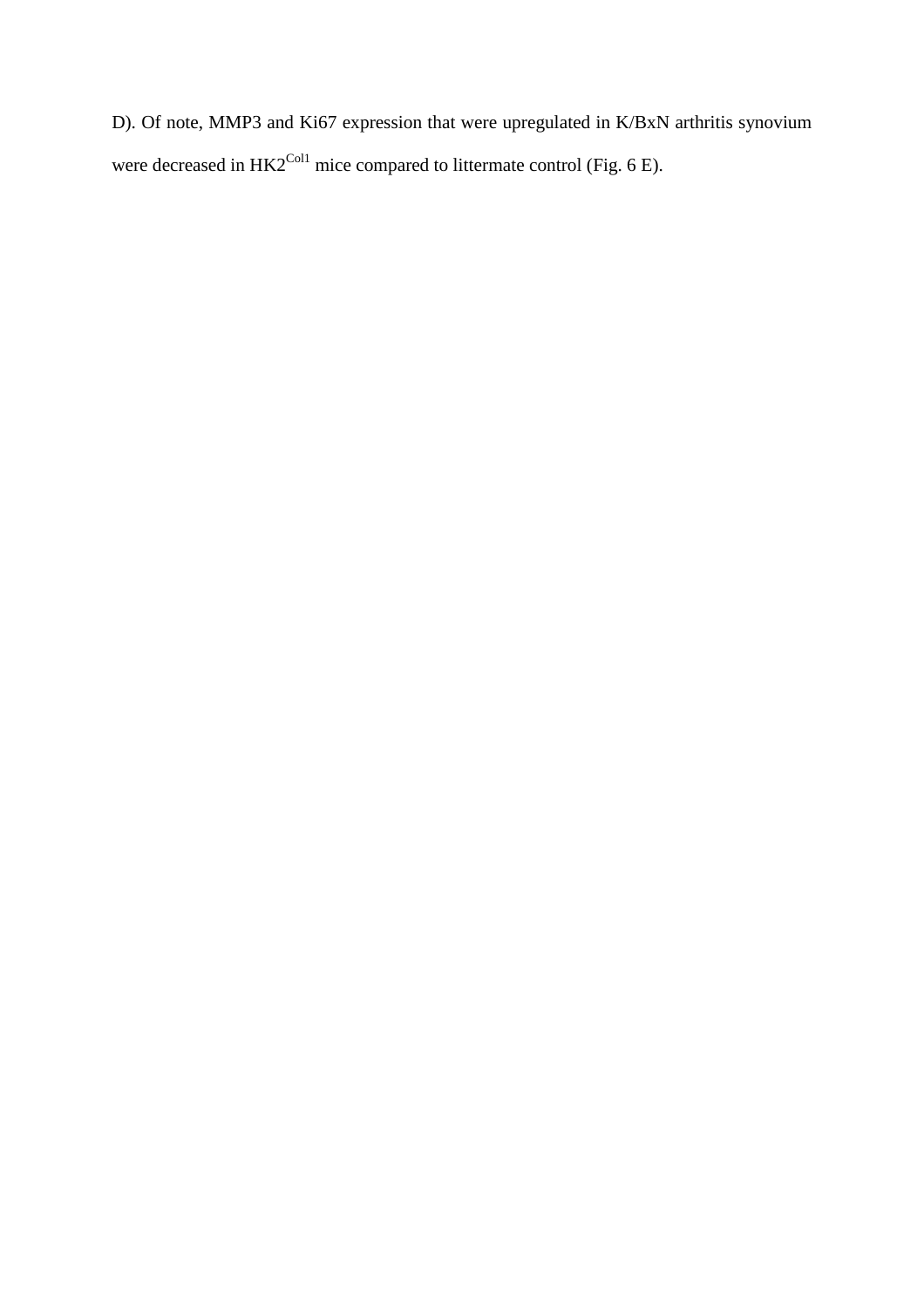#### **DISCUSSION**

The concept of metabolic reprogramming to improve immunotherapy slowly is being translated into autoimmune diseases to complement current therapies(28). Yet, there are little data about targeting metabolic changes in RA. We here showed that targeting the first step in glucose metabolism could be a potential selective metabolic therapy for RA and regulates FLS aggressive behavior.

Although previous works have demonstrated a role of glucose metabolism in cell activation and function (29-31), inhibiting general glucose metabolism is not desirable in the overall body. Thus, there is a need of finding specific metabolic targets that are induced in activated cells such as FLS. HKs are the first enzymatic step in glucose metabolism. While HK1 is a ubiquitously expressed enzyme in all living cells, HK2 is an inducible form and only expressed in adulthood in some organs. Our data suggests that HK2 constitutes an attractive potential selective target for arthritis therapy. Indirect evidence of HK2 redundancy in adulthood is the fact that global HK2 ablation in adult mice was well tolerated, and HK2 deficient mice were indistinguishable from control mice both morphologically, and in terms of growth, body weight and glucose homeostasis(19). Adult tissues that abundantly express HK2 also express relatively high levels of HK1, which might play a compensatory or redundant role in the absence of HK2.

Here, we have observed that HK2 is not expressed in most of OA patient's synovial tissue. Consistent with the idea of up-regulation secondary to synovial inflammation, we observed that its expression was induced by inflammatory and activation signals including LPS, PDGF, TNF and hypoxia. In K/BxN model of mice, its expression is also elevated in inflamed joints but not in healthy joints. Interestingly, HK2 mRNA expression levels are also increased in TNF or IL-1 $\beta$ - stimulated RA FLS as published in Geo Datasets (Array GSE49604, GSE516, GSE2676), together with other glucose metabolism related genes.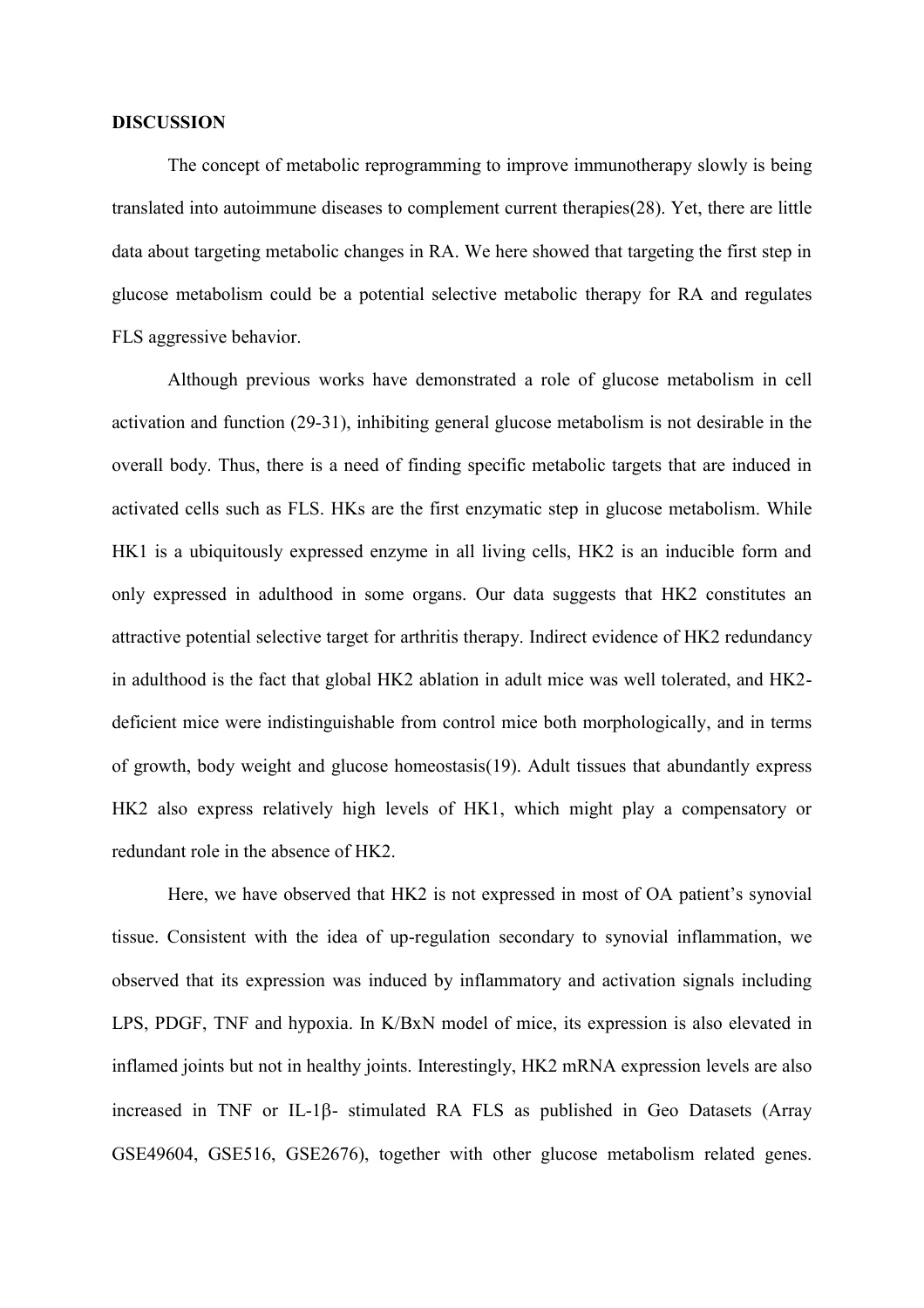Confocal studies revealed that HK1 and HK2 differ in their co-localization within the cell, while most of HK1 is co-localized to the mitochondria, HK2 was distributed in both cytoplasm and mitochondria. While both HK1 and HK2 silencing reduce migratory and invasive phenotype of RA FLS, only the overexpression of HK2 contributes to aggressive phenotype of FLS since its overexpression increases the invasiveness of these cells and induces IL6, MMPs, and IL8 mRNA expression. Other studies performed in cancer cells observed similar effects. When HK2 was silenced, breast cancer cells were less migratory after *in vitro* TNF stimulation(32), and pancreatic cells were less metastatic in an *in vivo* model(33). Although extracellular lactate was shown to be involved in cancer cell invasive phenotype(33), in RA FLS, the inhibition of lactate transportaters (MTC1 and 4) did not reverse the HK2-dependent invasive phenotype. Interestingly, although both HK2 and HK1 similarly increase extracellular lactate, only HK2 and not HK1 overexpression triggers a FLS aggressive phenotype, suggesting the involvement of glycolysis independent mechanisms. Of note, HK2 deletion was not sufficient to modulate IL6 or TNF expression, which might indicate that targeting HK2 will not change pro-inflammatory cytokine profile and could potentially complement current immunotherapies.

In addition, HK2 overexpression in the synovium of a healthy murine knee transformed the thin lining into a hypertrophic synovium and it also enhanced FLS activation and migration towards cartilage. HK2, therefore, led a healthy normal synovial lining into a hypertrophic and aggressive synovium upregulating a-sma and MMP3 expression, and also stimulating proliferation as shown by the presence of Ki-67 cells in vimentin positive cells. Yet, HK2 overexpression did not increase proliferation in vitro, suggesting that other mediators are involved in the proliferation observed in the in vivo experiments. The myofibroblastic marker a-sma might explain the migratory phenotype since a-sma has been associated with higher contractile profile in fibroblasts (34). Whether or not HK2 also plays a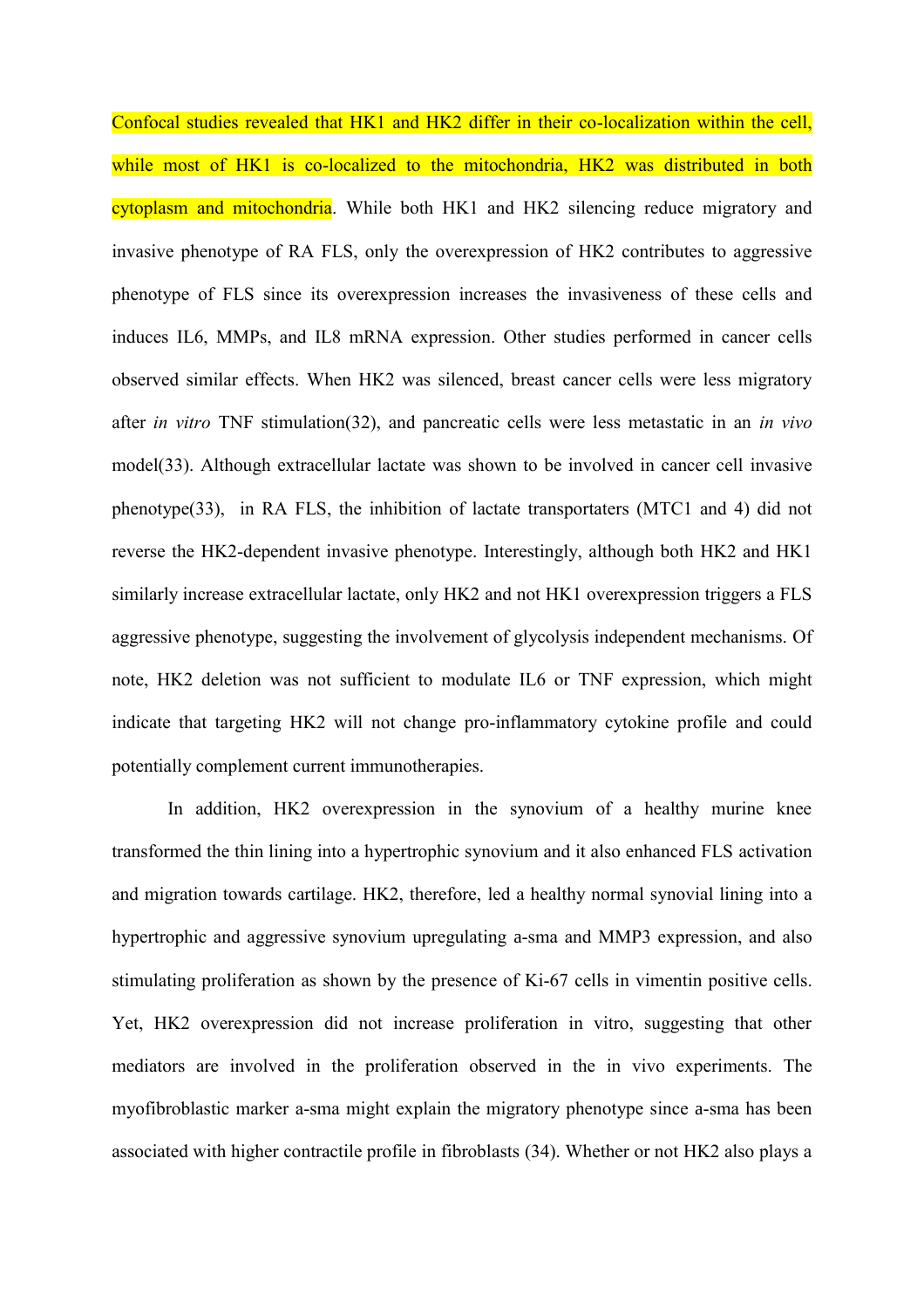role in synovial macrophage recruitment, activation and differentiation requires further studies. Although, double-color IHC showed that most of HK2 positive cells co-localized with vimentin positive cells, suggesting FLS HK2 involvement in recruiting and activating synovial macrophages, we cannot rule out a direct activation of macrophages by the Ad-HK2.

Partial ablation of HK2 in FLS slightly ameliorated the clinical signs of arthritis animal model. We did not see a significant effect on inflammation, probably because as shown in vitro, deletion of HK2 in FLS was not sufficient to modulate the expression of inflammatory mediators. Yet, histological scores of bone and cartilage damage were significantly improved in  $HK2<sup>coll</sup>$  mice suggesting a predominant role of HK2 in synovial migration and invasion. Col1a1-Cre does not delete only in FLS so the effect of HK2 deletion in other cells including chondrocytes and osteoblasts needs further attention. Although our conditional mice explains the effect of HK2 in non-hematopoietic cells, double staining IHC suggest that human RA synovial cells other than FLS also expresses HK2, so further experiments are needed to study the effect of HK2 in other synovial cell types.

This is the first study to identify an isoform-specific contributor to metabolism changes in RA synovial tissue that could be selectively targeted without compromising systemic homeostasis or corresponding metabolic functions in normal cells, offering a safer and novel additional approach for combination therapy in RA joint disease independent of systemic immunosuppression. Given HK2 selective overexpression in RA inflamed synovium, and its restricted distribution of expression in normal adult tissues, HK2 constitutes an attractive potential selective target for arthritis therapy and safer than global glycolysis inhibition.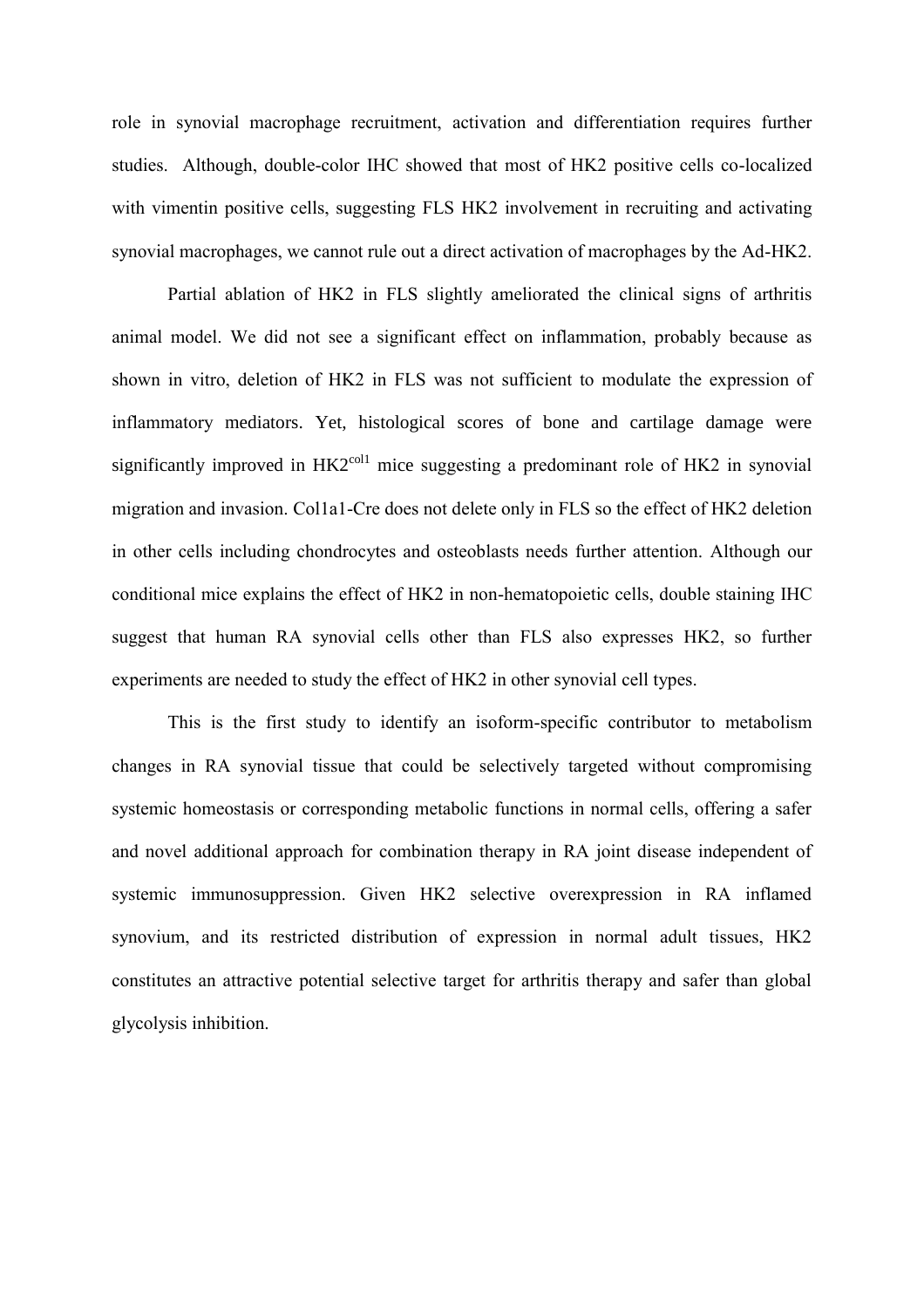#### **ACKNOWLEDGMENTS**

M.G. was supported by NIH 1K08AR064834, R03AR068094 and Rheumatology Research Foundation. R.G.C work was supported by a fellowship from the Boehringer-Ingelheim Foundation. A.C was supported by a Wellcome Trust Clinical Career Development Fellowship (WT104551MA). Additional support was provided by grants DK-054441-15 and CA-188652 to A.N.M. and R56 HL097037 to S.M. This work was also supported in part by the Erickson Family. We finally thank to Tissue Technology Shared Resources (TTSR), and microscope core: NINDS P30 NS047101.

#### **AUTHOR CONTRIBUTIONS**

All authors were involved in drafting the article or revising it critically for important intellectual content, and all authors approved the final version to be published. Dr. Guma had full access to all of the data in the study and takes responsibility for the integrity of the data and the accuracy of the data analysis.

**Study conception and design**: MFB, ANM, SM, MG

**Acquisition of data.** MFB, PGO, RGC, APC, JMS, RS, ESL

**Analysis and interpretation of data**. MFB, PGO, NH, CDB, ANM, SM, GF, MG, PGO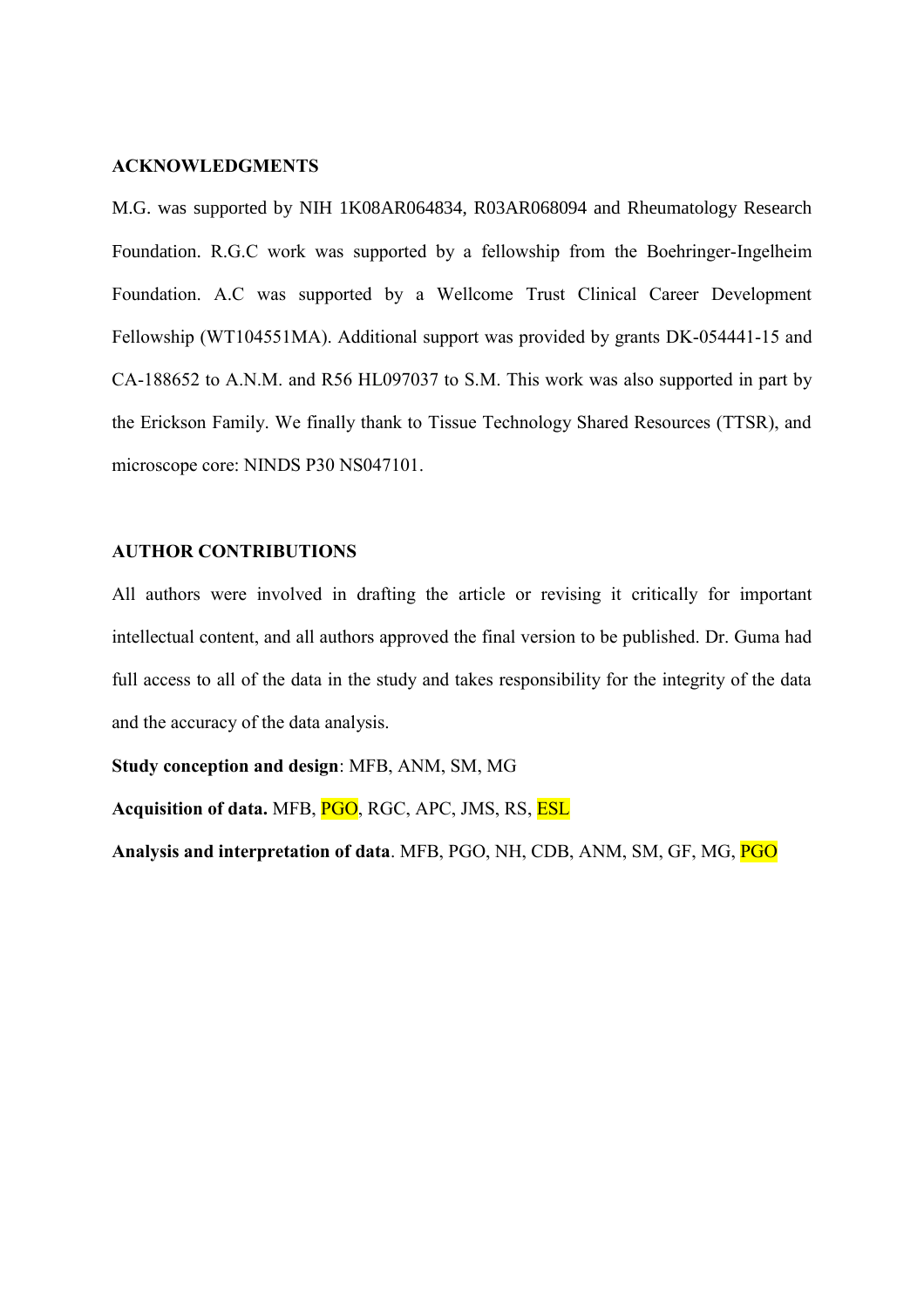## **REFERENCES**

1. Firestein GS. Evolving concepts of rheumatoid arthritis. Nature. 2003;423(6937):356- 61.

2. Bartok B, Firestein GS. Fibroblast-like synoviocytes: key effector cells in rheumatoid arthritis. Immunol Rev. 2010;233(1):233-55.

3. Bustamante MF, Garcia-Carbonell R, Whisenant KD, Guma M. Fibroblast-like synoviocyte metabolism in the pathogenesis of rheumatoid arthritis. Arthritis Res Ther. 2017;19(1):110.

4. Bottini N, Firestein GS. Duality of fibroblast-like synoviocytes in RA: passive responders and imprinted aggressors. Nat Rev Rheumatol. 2013;9(1):24-33.

5. Neumann E, Lefevre S, Zimmermann B, Gay S, Muller-Ladner U. Rheumatoid arthritis progression mediated by activated synovial fibroblasts. Trends Mol Med. 2010;16(10):458-68.

6. Hammaker D, Firestein GS. "Go upstream, young man": lessons learned from the p38 saga. Ann Rheum Dis. 2010;69 Suppl 1:i77-82.

7. Hammaker D, Sweeney S, Firestein GS. Signal transduction networks in rheumatoid arthritis. Ann Rheum Dis. 2003;62 Suppl 2:ii86-9.

8. Araki Y, Tsuzuki Wada T, Aizaki Y, Sato K, Yokota K, Fujimoto K, et al. Histone Methylation and STAT-3 Differentially Regulate Interleukin-6-Induced Matrix Metalloproteinase Gene Activation in Rheumatoid Arthritis Synovial Fibroblasts. Arthritis Rheumatol. 2016;68(5):1111-23.

9. Bottini N, Firestein GS. Epigenetics in rheumatoid arthritis: a primer for rheumatologists. Curr Rheumatol Rep. 2013;15(11):372.

10. Falconer J, Murphy AN, Young S, Clark AR, Tiziani S, Guma M, et al. Synovial cell metabolism and chronic inflammation in rheumatoid arthritis. Arthritis Rheumatol. 2018.

11. Semerano L, Romeo PH, Boissier MC. Metabolomics for rheumatic diseases: has the time come? Ann Rheum Dis. 2015;74(7):1325-6.

12. Guma M, Sanchez-Lopez E, Lodi A, Garcia-Carbonell R, Tiziani S, Karin M, et al. Choline kinase inhibition in rheumatoid arthritis. Ann Rheum Dis. 2015;74(7):1399-407.

13. Fearon U, Canavan M, Biniecka M, Veale DJ. Hypoxia, mitochondrial dysfunction and synovial invasiveness in rheumatoid arthritis. Nat Rev Rheumatol. 2016;12(7):385-97.

14. Garcia-Carbonell R, Divakaruni AS, Lodi A, Vicente-Suarez I, Saha A, Cheroutre H, et al. Critical Role of Glucose Metabolism in Rheumatoid Arthritis Fibroblast-like Synoviocytes. Arthritis Rheumatol. 2016;68(7):1614-26.

15. Vijayant V, Sarma M, Aurangabadkar H, Bichile L, Basu S. Potential of (18)F-FDG-PET as a valuable adjunct to clinical and response assessment in rheumatoid arthritis and seronegative spondyloarthropathies. World J Radiol. 2012;4(12):462-8.

16. Vogel WV, van Riel PL, Oyen WJ. FDG-PET/CT can visualise the extent of inflammation in rheumatoid arthritis of the tarsus. Eur J Nucl Med Mol Imaging. 2007;34(3):439.

17. Bushinsky DA, Frick KK. The effects of acid on bone. Curr Opin Nephrol Hypertens. 2000;9(4):369-79.

18. Treuhaft PS, DJ MC. Synovial fluid pH, lactate, oxygen and carbon dioxide partial pressure in various joint diseases. Arthritis Rheum. 1971;14(4):475-84.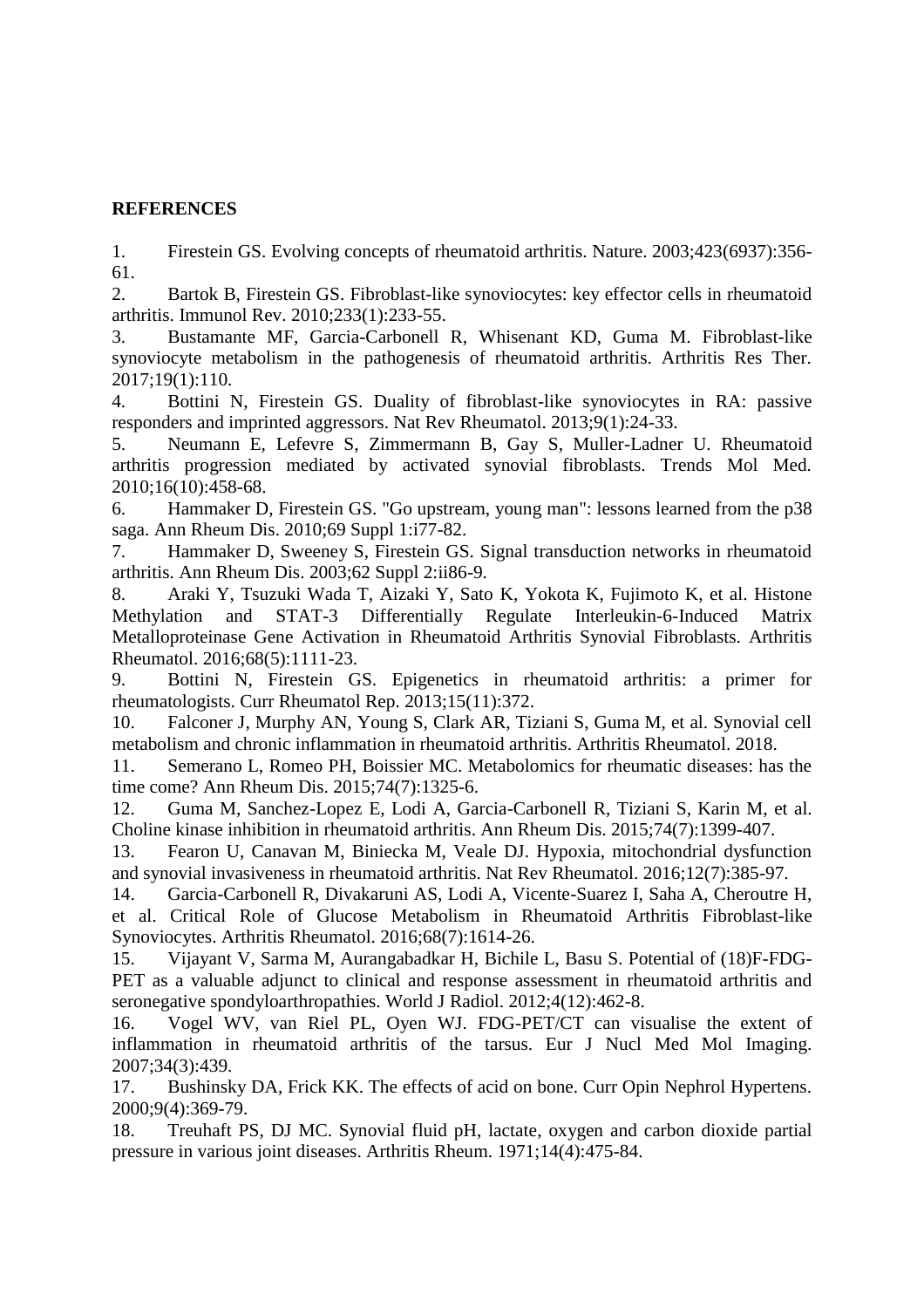19. Patra KC, Wang Q, Bhaskar PT, Miller L, Wang Z, Wheaton W, et al. Hexokinase 2 is required for tumor initiation and maintenance and its systemic deletion is therapeutic in mouse models of cancer. Cancer cell. 2013;24(2):213-28.

20. Wilson JE. Isozymes of mammalian hexokinase: structure, subcellular localization and metabolic function. J Exp Biol. 2003;206(Pt 12):2049-57.

21. Robey RB, Hay N. Mitochondrial hexokinases, novel mediators of the antiapoptotic effects of growth factors and Akt. Oncogene. 2006;25(34):4683-96.

22. Alvaro-Gracia JM, Zvaifler NJ, Brown CB, Kaushansky K, Firestein GS. Cytokines in chronic inflammatory arthritis. VI. Analysis of the synovial cells involved in granulocytemacrophage colony-stimulating factor production and gene expression in rheumatoid arthritis and its regulation by IL-1 and tumor necrosis factor-alpha. J Immunol. 1991;146(10):3365-71.

23. Alvaro-Gracia JM, Zvaifler NJ, Firestein GS. Cytokines in chronic inflammatory arthritis. V. Mutual antagonism between interferon-gamma and tumor necrosis factor-alpha on HLA-DR expression, proliferation, collagenase production, and granulocyte macrophage colony-stimulating factor production by rheumatoid arthritis synoviocytes. J Clin Invest. 1990;86(6):1790-8.

24. Ekwall AK, Eisler T, Anderberg C, Jin C, Karlsson N, Brisslert M, et al. The tumourassociated glycoprotein podoplanin is expressed in fibroblast-like synoviocytes of the hyperplastic synovial lining layer in rheumatoid arthritis. Arthritis Res Ther. 2011;13(2):R40.

25. Del Rey MJ, Valin A, Usategui A, Garcia-Herrero CM, Sanchez-Arago M, Cuezva JM, et al. Hif-1alpha Knockdown Reduces Glycolytic Metabolism and Induces Cell Death of Human Synovial Fibroblasts Under Normoxic Conditions. Sci Rep. 2017;7(1):3644.

26. Kyburz D, Corr M. The KRN mouse model of inflammatory arthritis. Springer Semin Immunopathol. 2003;25(1):79-90.

27. Lee DM, Kiener HP, Agarwal SK, Noss EH, Watts GF, Chisaka O, et al. Cadherin-11 in synovial lining formation and pathology in arthritis. Science. 2007;315(5814):1006-10.

28. Guma M, Tiziani S, Firestein GS. Metabolomics in rheumatic diseases: desperately seeking biomarkers. Nat Rev Rheumatol. 2016;12(5):269-81.

29. Galvan-Pena S, O'Neill LA. Metabolic reprograming in macrophage polarization. Front Immunol. 2014;5:420.

30. Van den Bossche J, O'Neill LA, Menon D. Macrophage Immunometabolism: Where Are We (Going)? Trends Immunol. 2017;38(6):395-406.

31. Borregaard N, Herlin T. Energy metabolism of human neutrophils during phagocytosis. J Clin Invest. 1982;70(3):550-7.

32. Gao Y, Yang Y, Yuan F, Huang J, Xu W, Mao B, et al. TNFalpha-YAP/p65-HK2 axis mediates breast cancer cell migration. Oncogenesis. 2017;6(9):e383.

33. Anderson M, Marayati R, Moffitt R, Yeh JJ. Hexokinase 2 promotes tumor growth and metastasis by regulating lactate production in pancreatic cancer. Oncotarget. 2017;8(34):56081-94.

34. Shinde AV, Humeres C, Frangogiannis NG. The role of alpha-smooth muscle actin in fibroblast-mediated matrix contraction and remodeling. Biochim Biophys Acta. 2017;1863(1):298-309.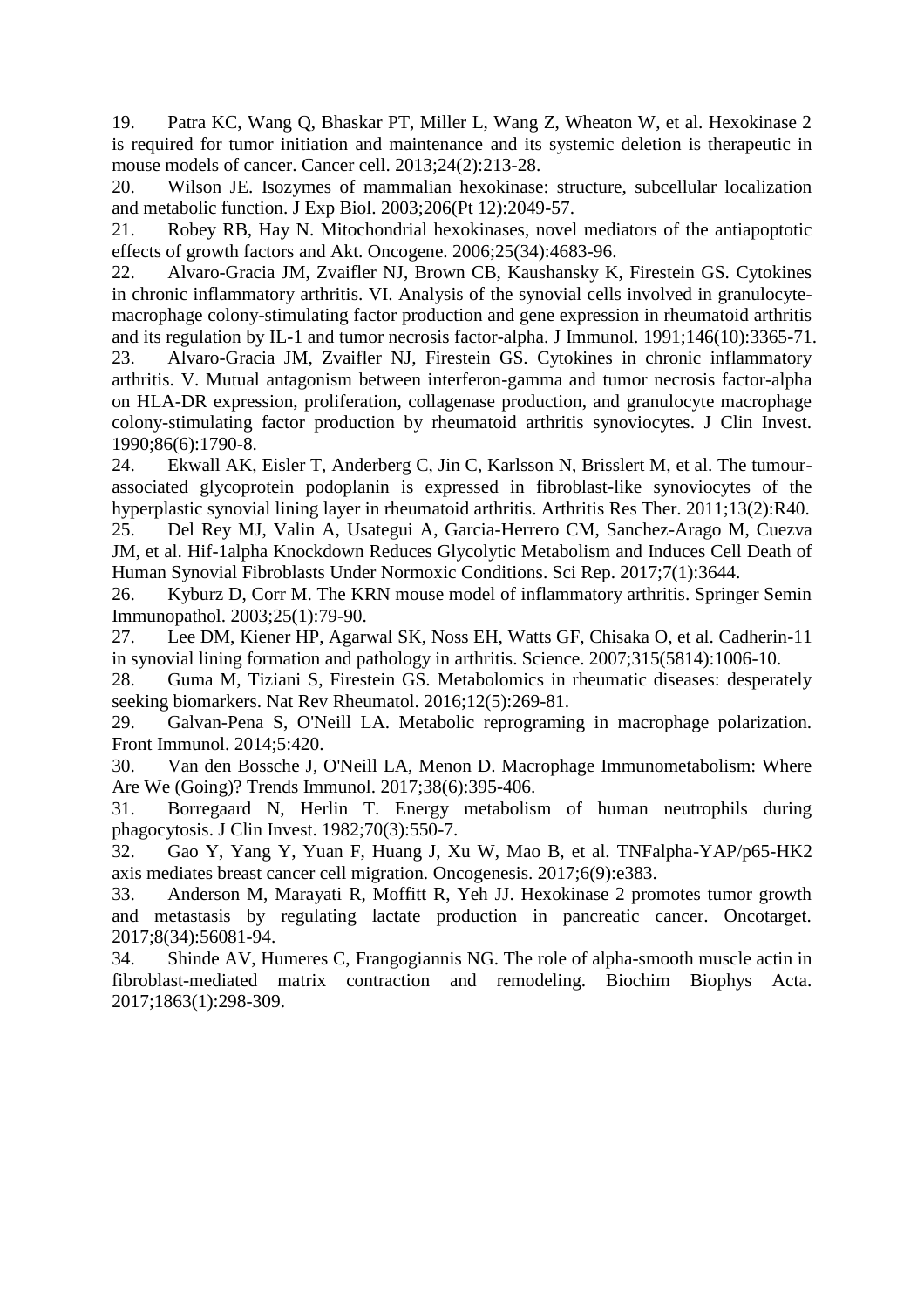#### **FIGURE LEGENDS**

**Figure 1. HK2 expression is expressed in the inflamed synovial lining of RA patients.** A) Representative IHC images of HK2 staining in RA and OA synovium. B) Representative IHC images of double-color staining of HK2 (red) and vimentin (black), VCAM1 (black) or PDPN (black) in a RA human synovium. C) Immunoblot (IB) of the indicated proteins in RA FLS at baseline and after PDGF or LPS stimulation for 24 and 48 hrs. D) IB and quantification of the indicated proteins in RA FLS after TNF or hypoxia (1%) stimulation. Results are average of 3 different RA FLS lines. Values are the mean  $\pm$  SEM  $* = p \le 0.05$ .

**Figure 2. Effect of HK2 modulation in human RA FLS migration and invasion**. A) RA FLS were transfected with either siRNA control, siRNA HK1 or siRNA HK2 as detailed in methods. Representative images of invasion area (upper panels) and migration (lower panels) are shown. Quantification, as detailed in methods, of area of invasion and migration after PDGF stimulation for 24 hrs are shown. Results are average of 3 different RA FLS lines. Values are the mean  $\pm$  SEM. B) RA FLS were infected with Ad-GFP, Ad-hHK1 or Ad-hHK2 as detailed in methods. Representative images of invasion area (upper panels) and migration (lower panels) are shown. Quantification, as detailed in methods, of area of invasion and migration after PDGF stimulation for 24 hrs. are shown. Results are average of 3 different RA FLS lines. Values are the mean  $\pm$  SEM. C) A) qPCR analysis of the indicated genes in RA FLS 72 hrs. after ad-GFP, ad-HK1 and ad-HK2 infection. Results are average of 5 different RA FLS lines. Values are shown as mean  $\pm$  SEM.  $* = p \le 0.05$ ;  $** = p \le 0.01$ . D) left: RNA levels of GLUT1 in RA FLS, 72 hrs. after ad-GFP, ad-HK1 or ad-HK2 infection. Results are average of 3 different RA FLS lines. Values are the mean ± SEM. Right: RA FLS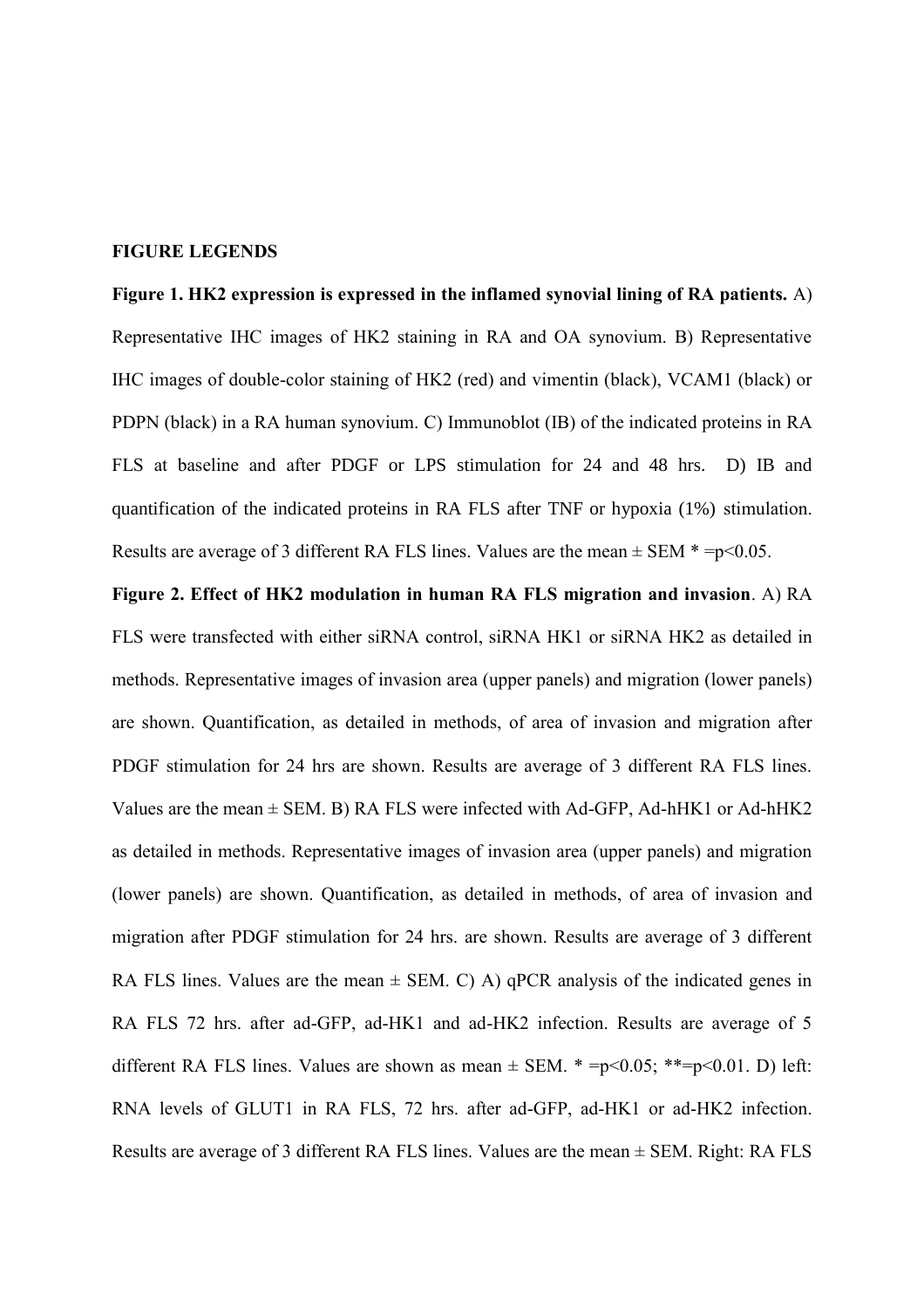were infected with ad-GFP, ad-HK1 or ad-HK2. Media was changed 48 hrs. after infection and lactate was measured in the supernatants at 2 hrs. and at 4 hrs. Data are pooled from thee technical replicates, and 3 different RA FLS lines. Values are the mean ± SEM. E) RA FLS were infected with Ad-GFP or Ad-hHK2 as detailed in methods. Representing images and quantification are shown of area of invasion after PDGF stimulation for 24 hrs. in the presence or absence of 10uM 7AAC. Results are average of 3 different RA FLS lines. Values are the mean  $\pm$  SEM.  $* = p \le 0.05$ ,  $* * p \le 0.01$ ,  $* * * p \le 0.001$ .

**Figure 3. Intracellular distribution of HKs and OA FLS phenotype after HKs overexpression.** A) Intracellular distribution of HKs (in green) and mitochondria (Tom20; in red) in FLS at baseline (upper panels) and after Ad- infection (lower panels) examined by confocal microscopy. Figure shows overlapping images (yellow, co-localization of HKs with Tom20). Representative images of three different RA FLS are shown. B) qPCR analysis of the indicated genes in OA FLS 72 hrs. after ad-GFP and ad-HK2 infection. Results are average of 3 different OA FLS lines. Values are shown as mean  $\pm$  SEM.  $* = p \le 0.05$ . C) OA FLS was infected with Ad-GFP or Ad-hHK2 as detailed in methods. Representative images of invasion area are shown. Quantification, as detailed in methods, of area of invasion and migration after PDGF stimulation for 24 hrs. is: mean  $\pm$  SEM, ad-GFP+PDGF: 1.34 $\pm$ 0.12 versus ad-HK2+PDGF: 18.86±0.61; p<0.001).

**Figure 4. HK2 overexpression leads to a hypertrophic synovia in healthy joints**. Control WT mice ( $n=13$ ) were injected intraarticularly in one knee with  $10^8$  ad-mHK2 and ad-GFP in contralateral knee. A) Representative image of HK2 staining of the indicated mice. B) Upper panels: Representative images of hematoxylin & Eosin (H&E) showing hypertrophy (arrow indicated synovial hypertrophy), and quantification (mean± SEM: ad-GFP: 0.54±0.21; ad-HK2: 2.91 $\pm$ 0.28; p<0.00001) are shown. Lower panels: Representative images of hematoxylin & Eosin (H&E) showing synovial attachment to cartilage (arrow indicated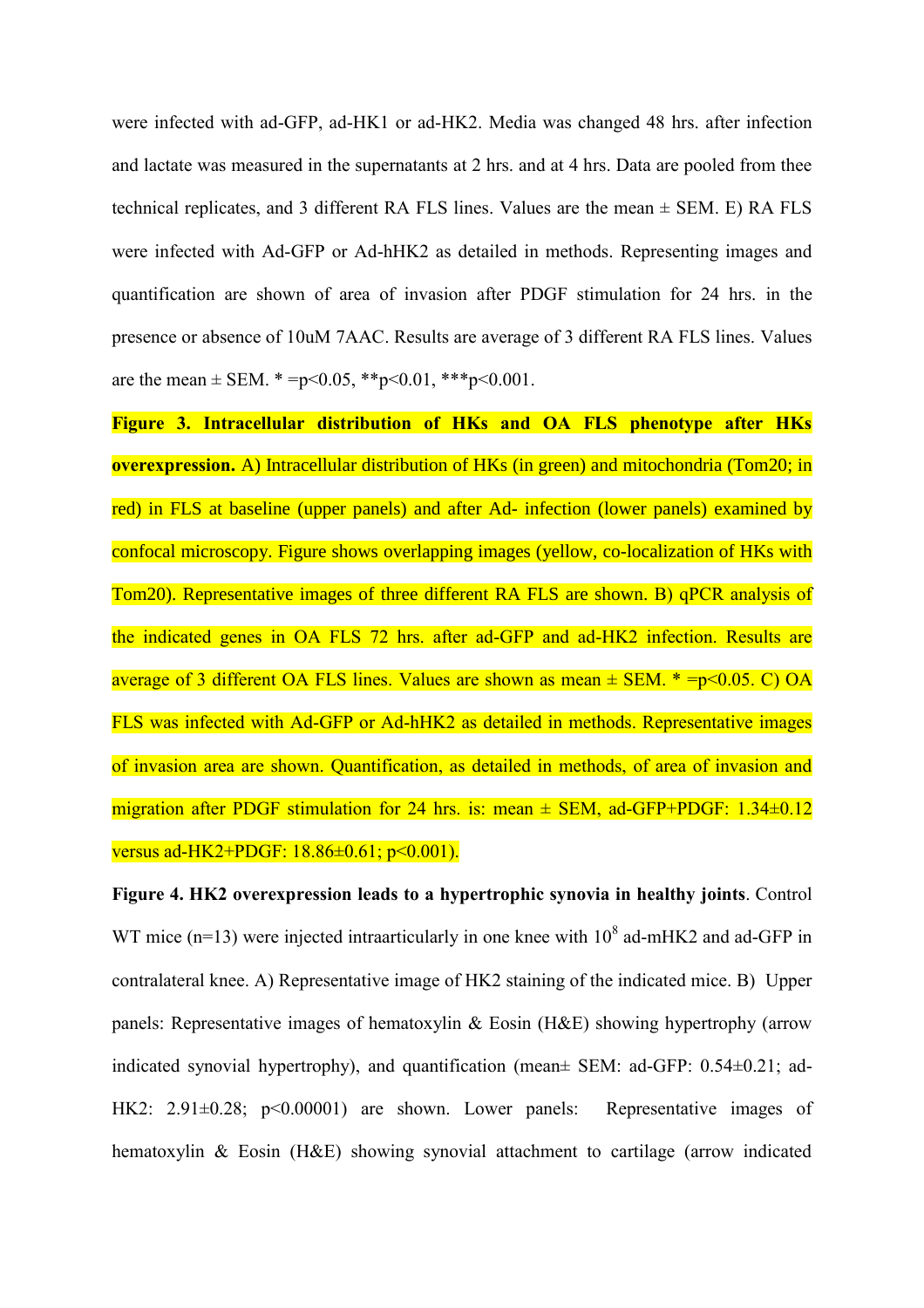synovial migration), and quantification (mean± SEM: ad-GFP: 0.75±0.22; ad-HK2: 2.03±0.29; p=0.0015) are shown. C) Representative IHC image of double color staining of anti-vimentin (red) and anti-HK2 (black) of the indicated mice. D) Representative IHC image of anti-alpha-sma and MMP3 of the indicated mice. E) Representative Ki67 staining of the indicated mice and quantification of Ki67 positive cells in the synovium of ad-GFP or ad-HK2 injected knees (mean± SEM: ad-GFP: 16.5±8.7; ad-HK2: 87.14±56.64, p=0.05, n=6 per group). F) Representative IHC image of double color staining of anti-vimentin (black) and anti-Ki67 (red) of the indicated mice. G) Representative images of hematoxylin  $\&$  Eosin (H&E) showing sublining infiltration (100x magnification in upper images and 400x magnification in lower images) of indicated mice. (quantification: mean± SEM: ad-GFP: 0.08 $\pm$ 0.08; ad-HK2: 0.92 $\pm$ 0.29; p=0.02). H) Representative IHC image of F4/80, iNOS and vimentin (black) and iNOS (red) staining of the synovial of the indicated mice.

**Figure 5. Specific deletion of HK2 in Col1a1 expressing cells ameliorates arthritis in an animal model of inflammatory arthritis.** Serum passive K/BxN arthritis was induced after intraperitoneally injection of 150 *μ*l of K/BxN mouse serum on day 0. A) Representative IHC images at day 9 after serum injection of PDPN expression in synovial tissue of arthritic WT mice. B) Gene expression level of HK2 in isolated  $CD45^{neg}PDPN^{pos}$  cells from control mice or KRN induced arthritic mice. HK2 expression is increased in arthritic CD45<sup>neg</sup>PDPN<sup>pos</sup>  $(1.04 \pm 0.4$  in normal joints vs  $1.8 \pm 0.3$  in arthritic joints; p=0.03). C) Representative IHC images at day 9 after serum injection of HK2 expression in synovial tissue of arthritic WT mice versus control WT mice. D) Single cells from arthritic joints were enriched for CD45- PDPN+ as described in methods. Shown sorted populations for further RNAseq analysis. E) Heat map of gene expression level of isolated CD45<sup>neg</sup>PDPN<sup>pos</sup> cells compare to  $CD45<sup>neg</sup>PDPN<sup>neg</sup>$  from arthritic joints as described in methods.